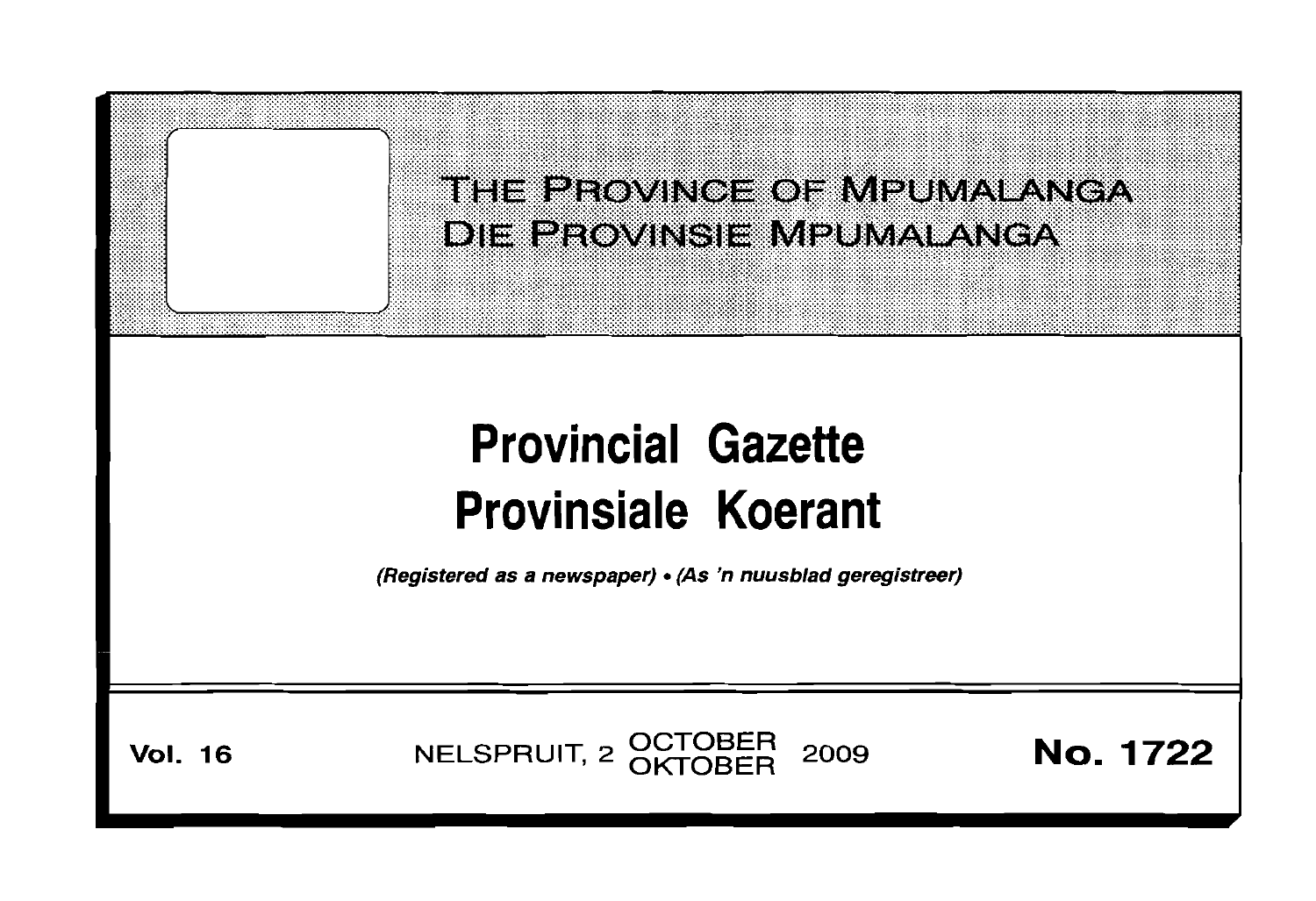$\equiv$ 

| No.                                                       | <b>CONTENTS • INHOUD</b>                                                           | Page<br>No. | Gazette<br>No. |  |  |
|-----------------------------------------------------------|------------------------------------------------------------------------------------|-------------|----------------|--|--|
|                                                           | <b>GENERAL NOTICES · ALGEMENE KENNISGEWINGS</b>                                    |             |                |  |  |
| 306                                                       |                                                                                    | 8           | 1722           |  |  |
| 306                                                       |                                                                                    | 8           | 1722           |  |  |
| 307                                                       |                                                                                    | 8           | 1722           |  |  |
| 307                                                       |                                                                                    | 9           | 1722           |  |  |
| 308                                                       |                                                                                    | 9           | 1722           |  |  |
| 308                                                       |                                                                                    | 9           | 1722           |  |  |
| 309                                                       |                                                                                    | 10          | 1722           |  |  |
| 309                                                       |                                                                                    | 10          | 1722           |  |  |
| 311                                                       |                                                                                    | 11          | 1722           |  |  |
| 311                                                       |                                                                                    | 11          | 1722           |  |  |
| 312                                                       |                                                                                    | 11          | 1722           |  |  |
| 312                                                       |                                                                                    | 12          | 1722           |  |  |
| 313                                                       | Town-planning and Townships Ordinance (15/1986): Lydenburg Amendment Scheme 266/95 | 12          | 1722           |  |  |
| 313                                                       |                                                                                    | 12          | 1722           |  |  |
| 314                                                       |                                                                                    | 13          | 1722           |  |  |
| 314                                                       |                                                                                    | 13          | 1722           |  |  |
| 314                                                       |                                                                                    | 13          | 1722           |  |  |
| 314                                                       |                                                                                    | 14          | 1722           |  |  |
| LOCAL AUTHORITY NOTICES · PLAASLIKE BESTUURSKENNISGEWINGS |                                                                                    |             |                |  |  |
| 216                                                       |                                                                                    | 14          | 1722           |  |  |
| 216                                                       |                                                                                    | 14          | 1722           |  |  |
| 217                                                       |                                                                                    | 15          | 1722           |  |  |
| 218                                                       |                                                                                    | 15          | 1722           |  |  |
| 219                                                       |                                                                                    | 15          | 1722           |  |  |
| 220                                                       |                                                                                    | 17          | 1722           |  |  |
| 221                                                       |                                                                                    | 17          | 1722           |  |  |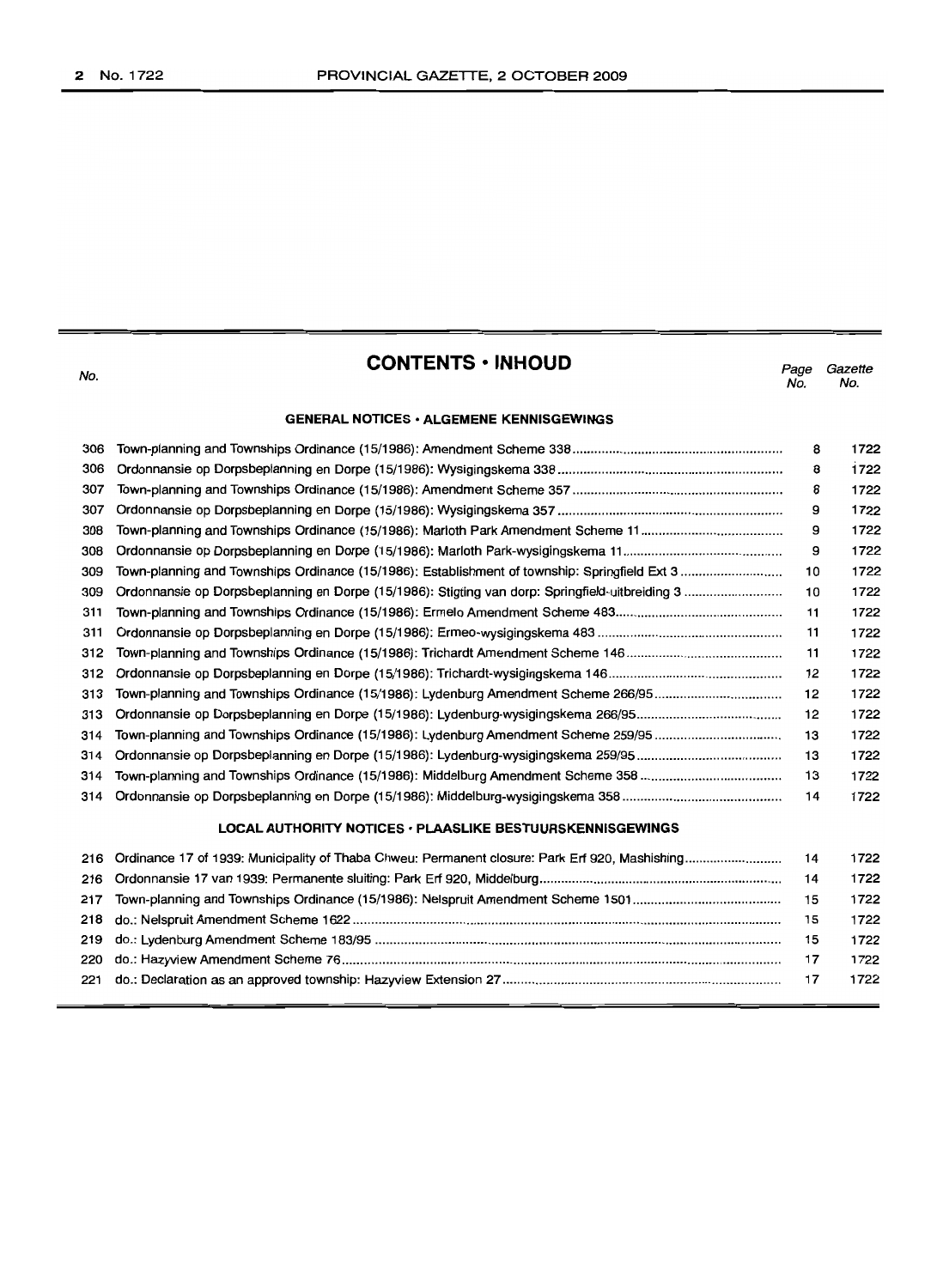| <b>IMPORTANT NOTICE</b>                                                                                                                                            |                                      |  |  |  |  |
|--------------------------------------------------------------------------------------------------------------------------------------------------------------------|--------------------------------------|--|--|--|--|
| The                                                                                                                                                                |                                      |  |  |  |  |
| <b>Mpumalanga Province Provincial Gazette Function</b>                                                                                                             |                                      |  |  |  |  |
| will be transferred to the                                                                                                                                         |                                      |  |  |  |  |
| <b>Government Printer</b> in Pretoria                                                                                                                              |                                      |  |  |  |  |
| as from 1 April 2005                                                                                                                                               |                                      |  |  |  |  |
| <b>NEW PARTICULARS ARE AS FOLLOWS:</b>                                                                                                                             |                                      |  |  |  |  |
| <b>Physical address:</b>                                                                                                                                           | <b>Postal address:</b>               |  |  |  |  |
| <b>Government Printing Works</b><br>149 Bosman Street<br>Pretoria                                                                                                  | Private Bag X85<br>Pretoria<br>0001  |  |  |  |  |
| New contact persons: Louise Fourie Tel.: (012) 334-4686<br>Mrs H. Wolmarans Tel.: (012) 334-4591                                                                   |                                      |  |  |  |  |
| Fax number: (012) 323-8805                                                                                                                                         |                                      |  |  |  |  |
| E-mail address:<br>hester.wolmarans@gpw.gov.za<br>louise.fourie@gpw.gov.za                                                                                         |                                      |  |  |  |  |
| <b>Contact persons for subscribers:</b>                                                                                                                            |                                      |  |  |  |  |
| Mrs S. M. Milanzi Tel.: (012) 334-4734                                                                                                                             |                                      |  |  |  |  |
|                                                                                                                                                                    | Mrs J. Wehmeyer Tel.: (012) 334-4753 |  |  |  |  |
|                                                                                                                                                                    | Fax.: (012) 323-9574                 |  |  |  |  |
| This phase-in period is to commence from 18 March 2005 (suggest date of advert)<br>and notice comes into operation as from 1 April 2005.                           |                                      |  |  |  |  |
| Subscribers and all other stakeholders are advised to send their advertisements<br>directly to the Government Printing Works, two weeks before the 1st April 2005. |                                      |  |  |  |  |
|                                                                                                                                                                    |                                      |  |  |  |  |

In future, adverts have to be paid in advance before being published in the Gazette.

AWIE VAN ZVL Advertising Manager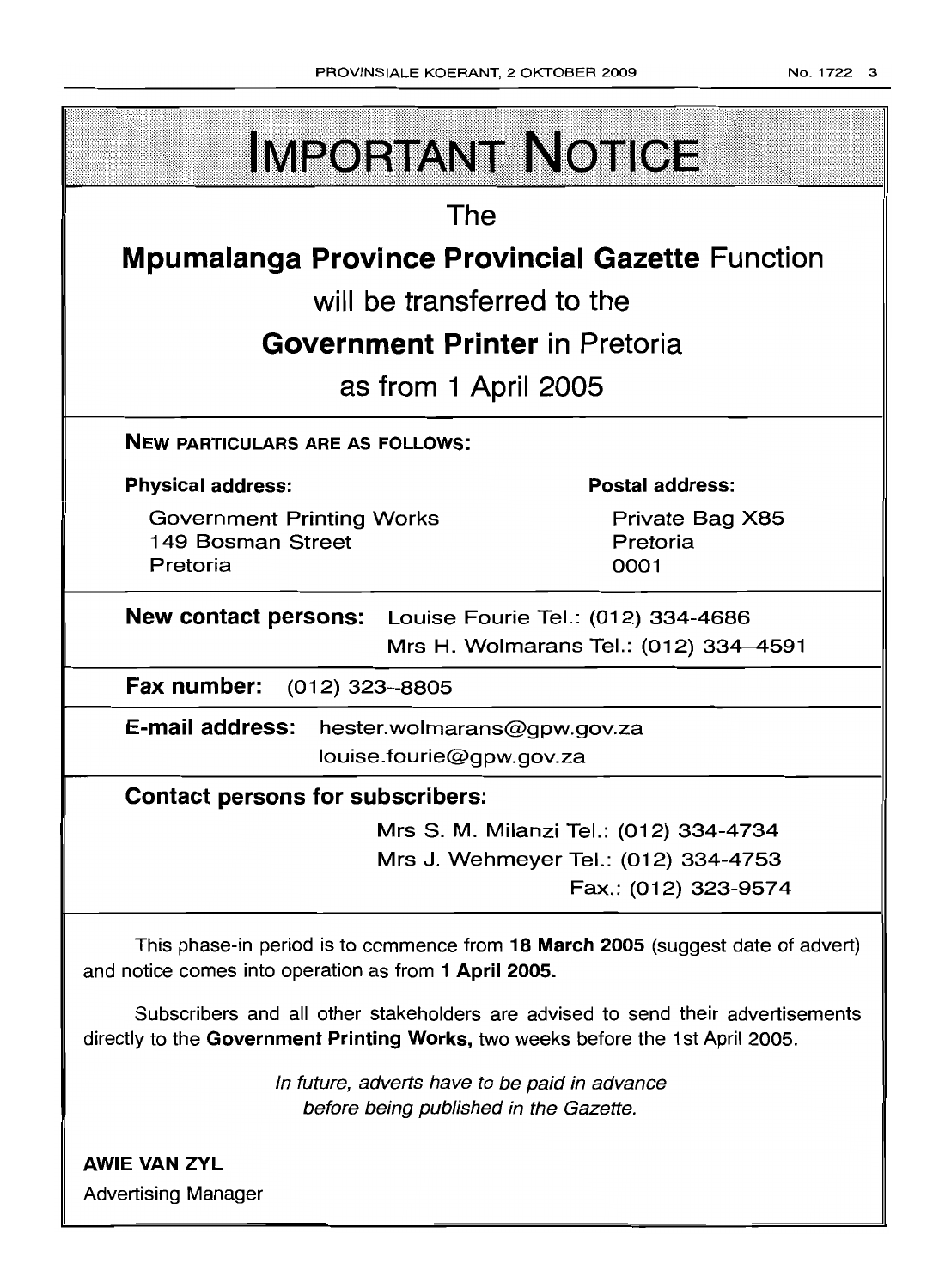| IT IS THE CLIENTS RESPONSIBILITY TO ENSURE THAT THE CORRECT AMOUNT IS PAID<br>AT THE CASHIER OR DEPOSITED INTO THE GOVERNMENT PRINTING WORKS BANK<br>ACCOUNT AND ALSO THAT THE REQUISITION/COVERING LETTER TOGETHER WITH<br>THE ADVERTISEMENTS AND THE PROOF OF DEPOSIT REACHES THE GOVERNMENT<br>PRINTING WORKS IN TIME FOR INSERTION IN THE PROVINCIAL GAZETTE. |                                                                                    |  |  |  |  |
|-------------------------------------------------------------------------------------------------------------------------------------------------------------------------------------------------------------------------------------------------------------------------------------------------------------------------------------------------------------------|------------------------------------------------------------------------------------|--|--|--|--|
| NO ADVERTISEMENTS WILL BE PLACED WITHOUT PRIOR PROOF OF PRE-PAYMENT.                                                                                                                                                                                                                                                                                              |                                                                                    |  |  |  |  |
|                                                                                                                                                                                                                                                                                                                                                                   | $\frac{1}{4}$ page R 187.37<br>Letter Type: Arial<br>Size: 10<br>Line Spacing: At: |  |  |  |  |
|                                                                                                                                                                                                                                                                                                                                                                   | Exactly<br>11pt                                                                    |  |  |  |  |
|                                                                                                                                                                                                                                                                                                                                                                   |                                                                                    |  |  |  |  |
|                                                                                                                                                                                                                                                                                                                                                                   |                                                                                    |  |  |  |  |



1/4 page R 374.75

Letter Type: Arial Size: 10 Line Spacing: At:<br>Exactly 11pt Exactly

# $\frac{1}{4}$  page R 562.13

Letter Type: Arial Size: 10 Line Spacing: At:<br>Exactly 11pt Exactly

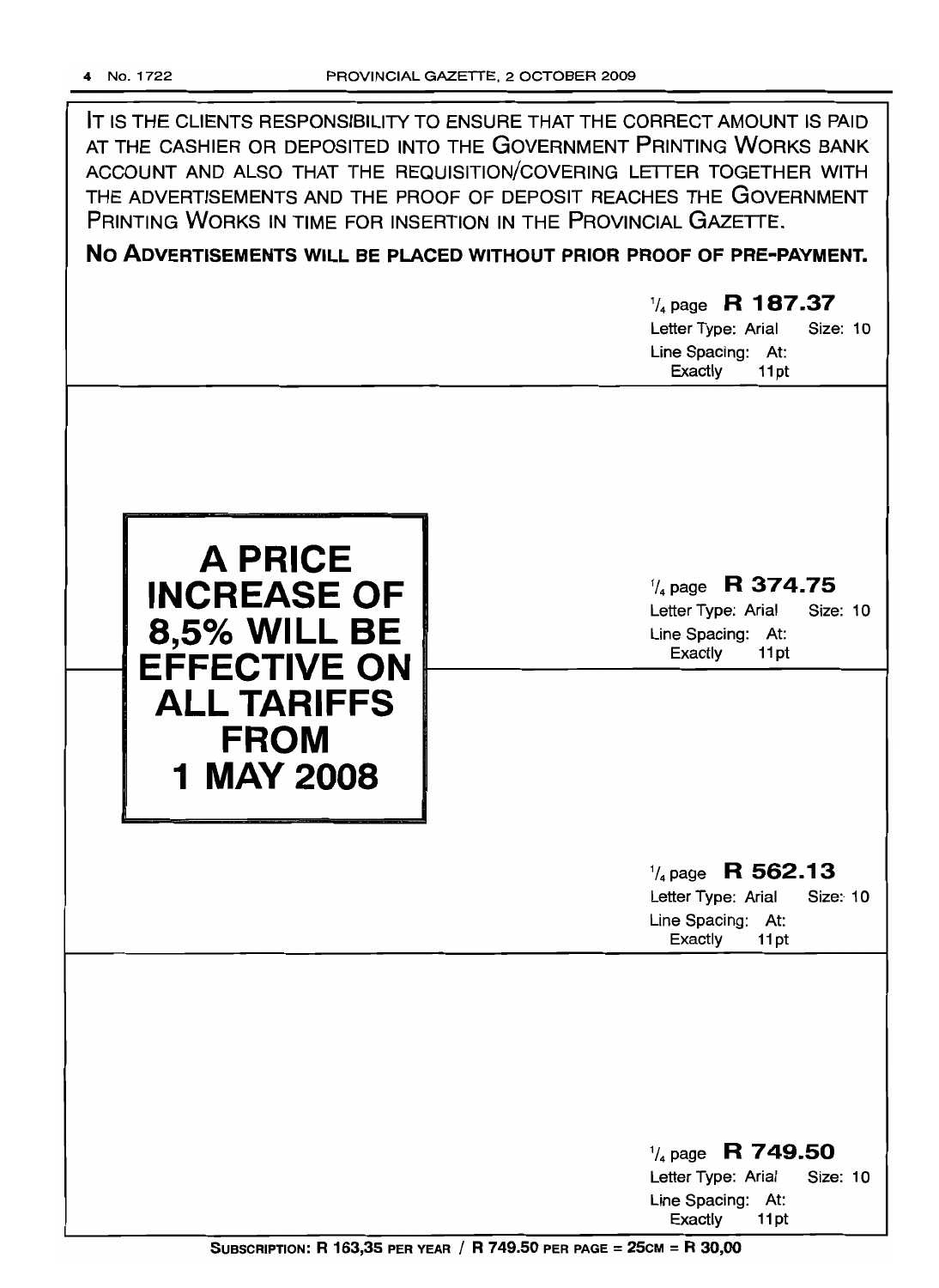

(2) erroneous classification of a notice, or the placement of such notice in any section or under any heading other than the section or heading stipulated by the advertiser;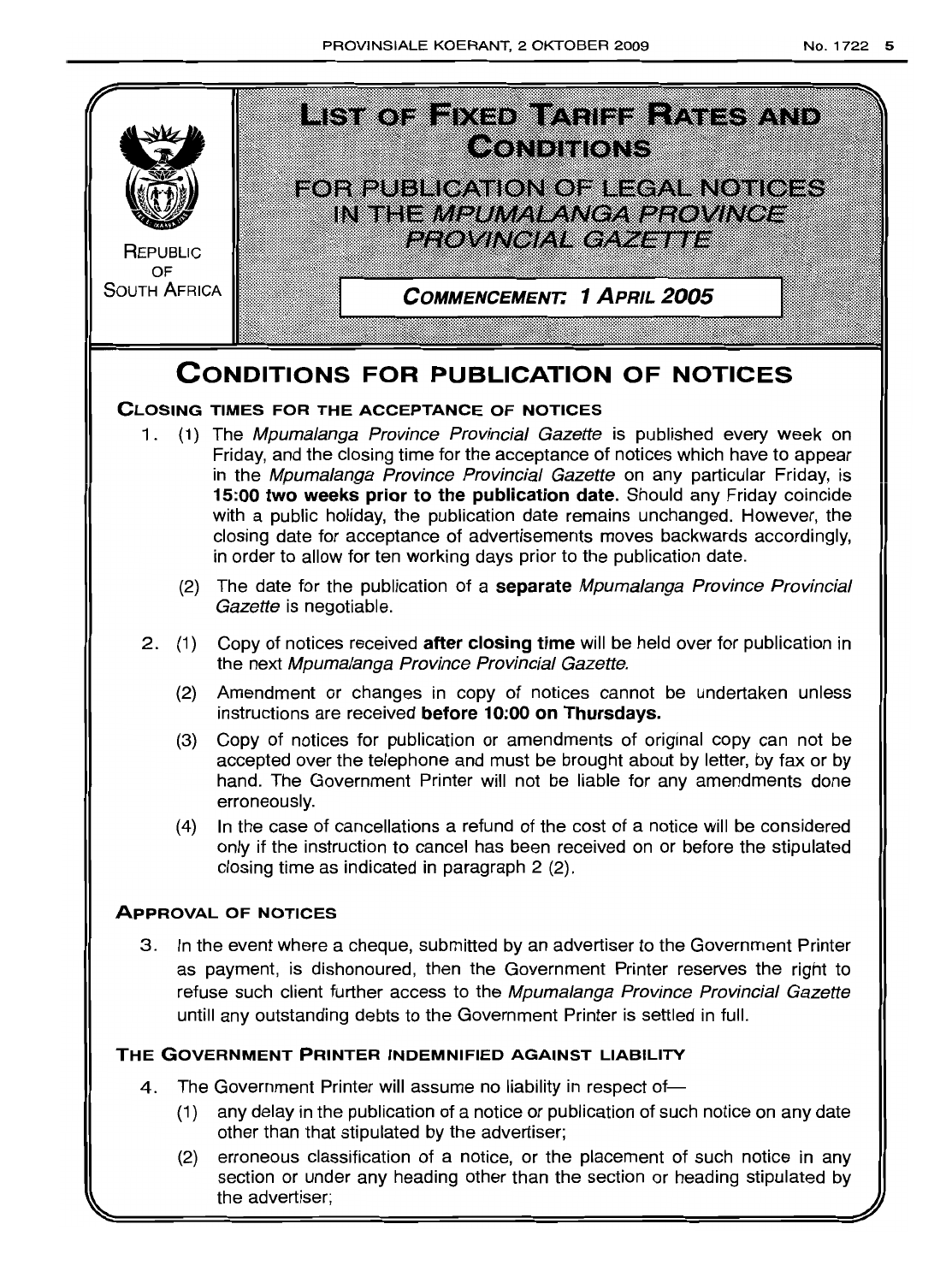(3) any editing, revision, omission, typographical errors or errors resulting from faint or indistinct copy.

# **LIABILITY OF ADVERTISER**

5. Advertisers will be held liable for any compensation and costs arising from any action which may be instituted against the Government Printer in consequence of the publication of any notice.

# **COpy**

- 6. Copy of notices must be typed on one side of the paper only and may not constitute part of any covering letter or document.
- 7. At the top of any copy, and set well apart from the notice, the following must be stated:

Where applicable

- (1) The heading under which the notice is to appear.
- (2) The cost of publication applicable to the notice, in accordance with the "Word Count Table".

# **PAYMENT OF COST**

- 9. **With effect from 1 April 2005 no notice will be accepted for publication unless the cost of the insertion(s) is prepaid in CASH or by CHEQUE or POSTAL ORDERS. It can be arranged that money can be paid into the banking account of the Government Printer, in which case the deposit slip accompanies the advertisement before publication thereof.**
- 10. (1) The cost of a notice must be calculated by the advertiser in accordance with the word count table.
	- (2) Where there is any doubt about the cost of publication of a notice, and in the case of copy, an enquiry, accompanied by the relevant copy, should be addressed to the **Advertising Section, Government Printing Works, Private Bag X85, Pretoria, 0001 [Fax: (012) 323-8805],** before publication.
- **11.** Overpayment resulting from miscalculation on the part of the advertiser of the cost of publication of a notice will not be refunded, unless the advertiser furnishes adequate reasons why such miscalculation occurred. In the event of underpayments, the difference will be recovered from the advertiser, and the notice(s) will not be published until such time as the full cost of such publication has been duly paid in cash or by cheque or postal orders, or into the banking account.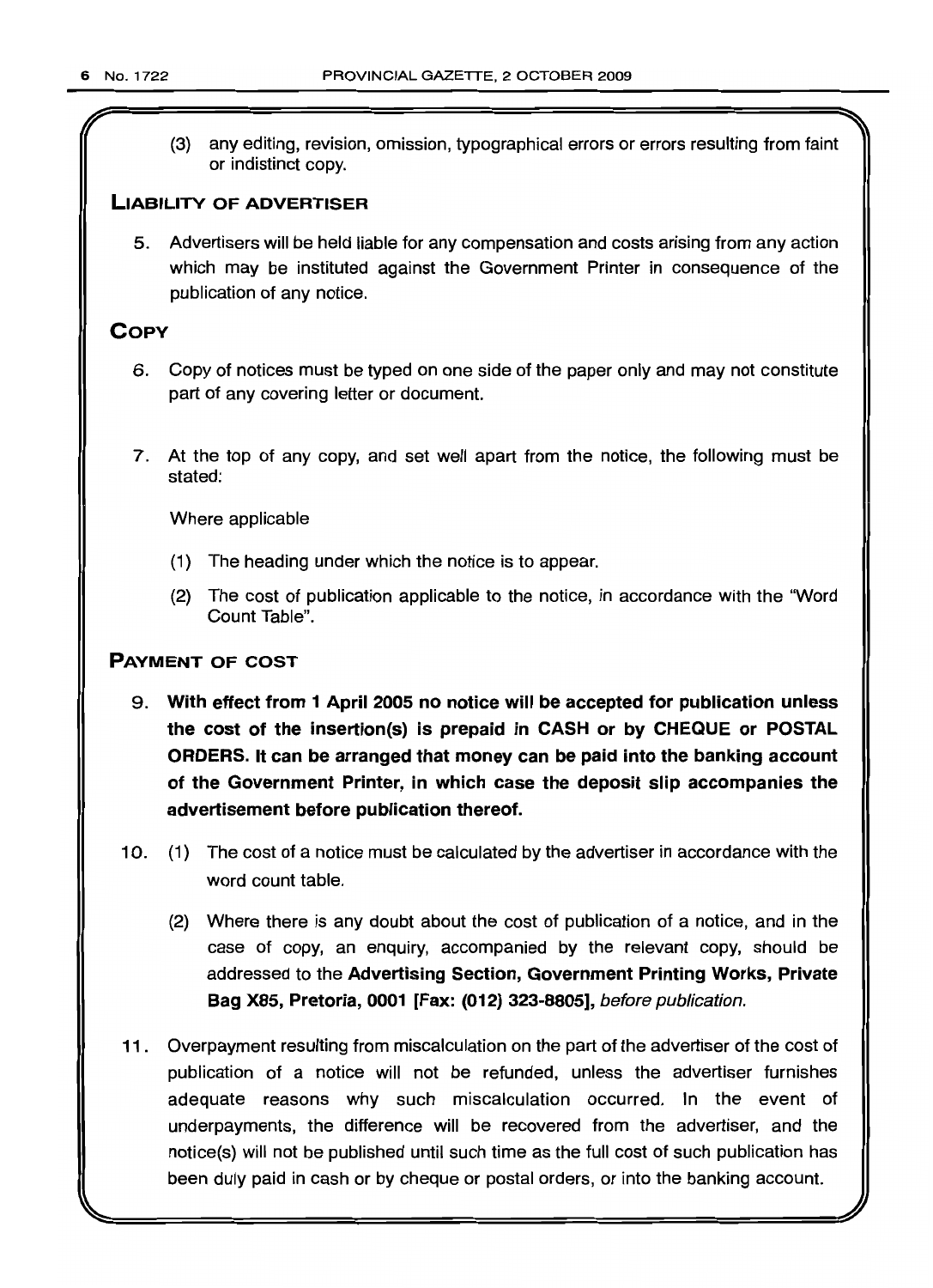- 12. In the event of a notice being cancelled, a refund will be made only if no cost regarding the placing of the notice has been incurred by the Government Printing Works.
- 13. The Government Printer reserves the right to levy an additional charge in cases where notices, the cost of which has been calculated in accordance with the Word Count Table, are subsequently found to be excessively lengthy or to contain overmuch or complicated tabulation.

# PROOF OF PUBLICATION

14. Copies of the Mpumalanga Province Provincial Gazette which may be required as proof of publication, may be ordered from the Government Printer at the ruling price. The Government Printer will assume no liability for any failure to post such Mpumalanga Province Provincial Gazette(s) or for any delay in despatching it/them.

# **GOVERNMENT PRINTERS BANK ACCOUNT PARTICULARS**

Bank: ABSA

BOSMAN STREET

Account No.: 4057114016

Branch code: 632005

Reference No.: 00000047

Fax No.: (012) 323 8805

# Enquiries:

| Mrs. L. Fourie    | Tel.: (012) 334-4686 |
|-------------------|----------------------|
| Mrs. H. Wolmarans | Tel.: (012) 334-4591 |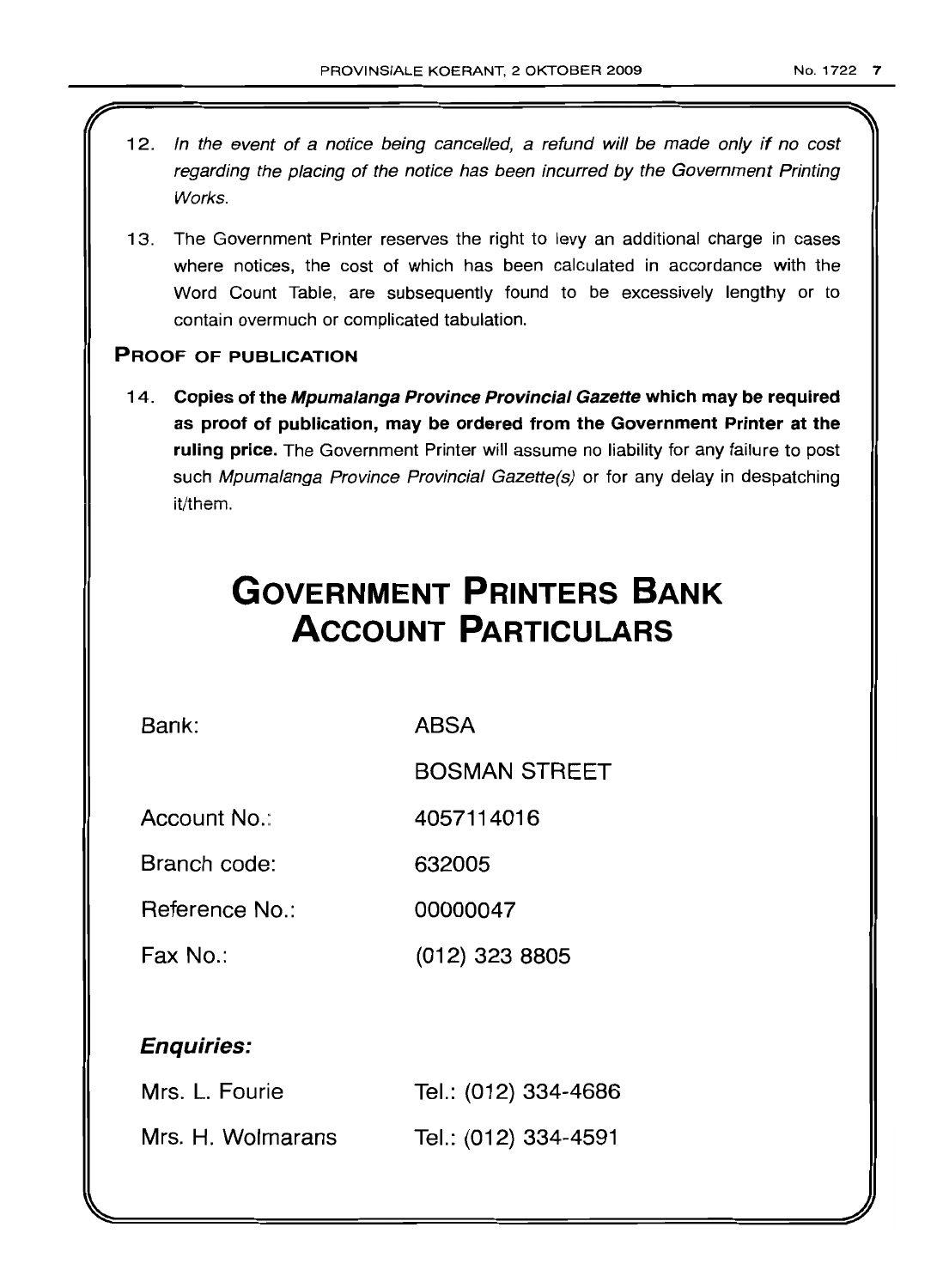# **GENERAL NOTICES • ALGEMENE KENNISGEWINGS**

## NOTICE 306 OF 2009

SCHEDULE 8

[Regulation 11 (2)]

NOTICE OF APPLICATION FOR AMENDMENT OF TOWN-PLANNING SCHEME IN TERMS OF SECTION 56 (1) (b) (i) OF THE TOWN-PLANNING AND TOWNSHIPS ORDINANCE 1986 (ORDINANCE 15 OF 1986)

### AMENDMENT SCHEME 338

I, Johannes Jacobus Meiring, being the authorized agent of the owner of Portions 5 & 6 of Erf 2794 (Park) Township of Middelburg Extension 7, hereby give notice in terms of section 56 (1) (b) (i) of the Town-planning and Townships Ordinance that I have applied to the Steve Tshwete Local Municipality for the amendment of the town-planning scheme known as Steve Tshwete Town-planning Scheme, 2004, by the rezoning of the properties described above, situated on Wicht Street, from "Park" to "Industrial 1".

Particulars of the application will lie for inspection during normal office hours at the office of the Town Secretary, Room C314, Municipal Building, Middelburg, for a period of 28 days from 25 September 2009.

Objections to or representations in respect of the application must be lodged with or made in writing to the Secretary at the above address or at P.O. Box 14, Middelburg, 1050, within a period of 28 days from 25 September 2009.

Address of agent: Johan Meiring, Professional Land Surveyor, P.O. Box 442, Middelburg, 1050.

# KENNISGEWING 306 VAN 2009

BYLAE 8

[Regulasie 11 (2)]

KENNISGEWING VAN AANSOEK OM WYSIGING VAN DORPSBEPLANNINGSKEMA INGEVOLGEARTIKEL56 (1) (b) (i) VAN DIE ORDONNANSIE OP DORPSBEPLANNING EN DORPE 1986 (ORDONNANSIE 15 VAN 1986)

### WYSIGINGSKEMA 338

Ek, Johannes Jacobus Meiring, synde die gemagtigde agent van die eienaar van Gedeeltes 5 & 6 van Erf 2794 (Park), Middelburg Uitbreiding 7 Dorp, gee hiermee ingevolge artikel 56 (1) (b) (i) van die Ordonnansie op Dorpsbeplanning en Dorpe kennis dat ek by die Steve Tshwete Plaaslike Munisipaliteit, aansoek gedoen het om die wysiging van die dorpsbeplanningskema bekend as Steve Tshwete Dorpsbeplanningskema, 2004, deur die hersonering van die eiendomme hierbo beskryf, geleë te Wichtstraat, van "Park" na "Industrieel 1".

Besonderhede van die aansoek lê ter insae gedurende gewone kantoorure by die kantoor van die Stadssekretaris, Kamer C314, Munisipale Gebou, Middelburg, vir 'n tydperk van 28 dae vanaf 25 September 2009.

Besware of vertoë ten opsigte van die aansoek moet binne 'n tydperk van 28 dae vanaf 25 September 2009 skriftelik by of tot die Sekretaris by bovermelde adres of by Posbus 14, Middelburg, 1050, ingedien of gerig word.

Adres van agent: Johan Meiring, Professionele Landmeter, Posbus 442, Middelburg, 1050.

25-2

# NOTICE 307 OF 2009

SCHEDULE 8

[Regulation 11 (2)]

NOTICE OF APPLICATION FOR AMENDMENT OF TOWN-PLANNING SCHEME IN TERMS OF SECTION 56 (1) (b) (i) OF THE TOWN-PLANNING AND TOWNSHIPS ORDINANCE 1986 (ORDINANCE 15 OF 1986)

### AMENDMENT SCHEME 357

I, Johannes Jacobus Meiring, being the authorized agent of the owner of Remainder of Portion 2 of Erf 218, Township of Middelburg, hereby give notice in terms of section 56 (1) (b) (i) of the Town-planning and Townships Ordinance that I have applied to the Steve Tshwete Local Municipality for the amendment of the town-planning scheme known as Steve Tshwete Town-planning Scheme, 2004, by the rezoning of the property described above, situated at Voortrekker Street, from "Residential 2" to "Business 1".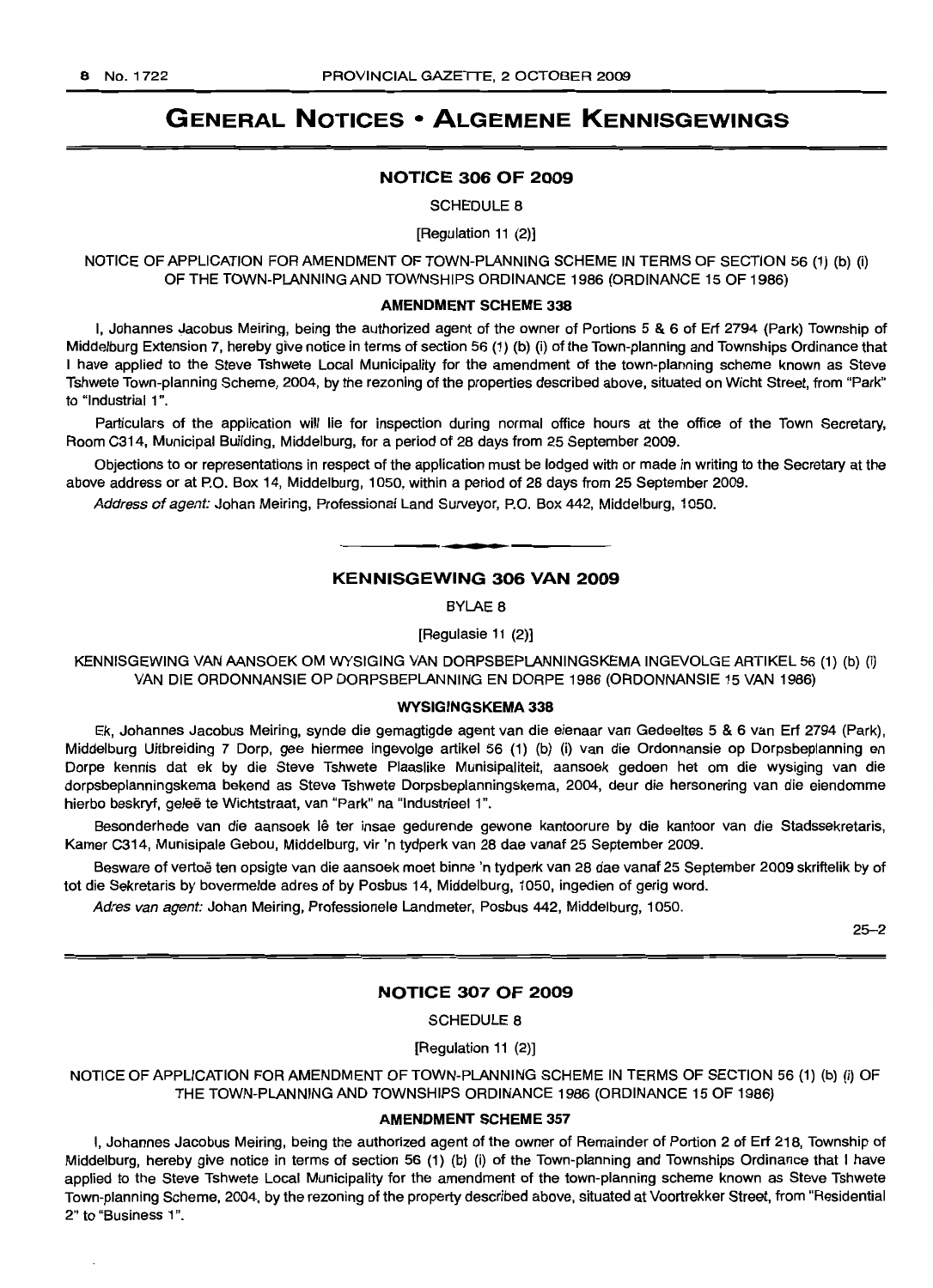Particulars of the application will lie for inspection during normal office hours at the office of the Town Secretary, Room C314, Municipal Building, Middelburg, for a period of 28 days from 25 September 2009.

Objections to or representations in respect of the application must be lodged with or made in writing to the Secretary at the above address or at P.O. Box 14, Middelburg, 1050, within a period of 28 days from 25 September 2009.

Address of agent: Johan Meiring, Professional Land Surveyor, P.O. Box 442, Middelburg, 1050. **.-**

# KENNISGEWING 307 VAN 2009

BYLAE 8

[Regulasie 11 (2)]

KENNISGEWING VAN AANSOEK OM WYSIGING VAN DORPSBEPLANNINGSKEMA INGEVOLGE ARTIKEL 56 (1) (b) (i) VAN DIE ORDONNANSIE OP DORPSBEPLANNING EN DORPE 1986 (ORDONNANSIE 15 VAN 1986)

### WYSIGINGSKEMA 357

Ek, Johannes Jacobus Meiring, synde die gemagtigde agent van die eienaar van Restant van Gedeelte 2 van Erf 218, Middelburg Dorp, gee hiermee ingevolge artikel 56 (1) (b) (i) van die Ordonnansie op Dorpsbeplanning en Dorpe kennis dat ek by die Steve Tshwete Plaaslike Munisipaliteit aansoek gedoen het om die wysiging van die dorpsbeplanningskema bekend as Steve Tshwete Dorpsbeplanningskema, 2004, deur die hersonering van die eiendom hierbo beskryf, geleë te Voortrekkerstraat, van "Residensieel 2" na "Besigheid 1".

Besonderhede van die aansoek lê ter insae gedurende gewone kantoorure by die kantoor van die Stadsekretaris, Kamer C314, Munisipale Gebou, Middelburg, vir 'n tydperk van 28 dae vanaf 25 September 2009.

Besware of vertoë ten opsigte van die aansoek moet binne 'n tydperk van 28 dae vanaf 25 September 2009 skriftelik by of tot die Sekretaris by bovermelde adres of by Posbus 14, Middelburg, 1050, ingedien of gerig word.

Adres van agent: Johan Meiring, Professionele Landmeter, Posbus 442, Middelburg, 1050.

25-2

# NOTICE 308 OF 2009

### MARLOTH PARK AMENDMENT SCHEME 11

NOTICE OF APPLICATION FOR THE AMENDMENT OF TOWN-PLANNING SCHEME IN TERMS OF SECTION 56 (1) (b) (i) OF THE TOWN-PLANNING AND TOWNSHIPS ORDINANCE, 1986 (ORDINANCE 15 OF 1986)

We, Sisonke Development Planners, on behalf of the registered owner of Portion 1 of Erf 3884, Marloth Park Holiday Township, hereby gives notice in terms of section 56 (1) (b) (i) of the Town-planning and Townships Ordinance, 1986 (Ordinance 15 of 1986), that we have applied to the Nkomazi Municipality for the amendment of the Marloth Park Town-planning Scheme, 2000, by the rezoning of Portion 1 of Erf 3884, Marloth Park Holiday Township (Olifant Drive), from "Special" for shops, restaurant and dwelling house to "Special" for general business activities and dwelling house, subject to an annexure making provision for extended development conditions.

Particulars of the application will lie for inspection during normal office hours at the office of the Municipal Manager, Nkomazi Municipality, Civic Centre, Park Street 9, Malelane, for a period of 28 days from 25 September 2009.

Objections to, or representations in respect of the application must be lodged with or made in writing to the Municipal Manager at the above address or at Private Bag X101, Malelane, 1320, within a period of 28 days from 25 September 2009.

Address of applicant: Sisonke Development Planners, P.O. Box 2446, Nelspruit, 1200. Tel: (013) 755-4572. Fax: (013) 755-2803.

# **•** KENNISGEWING 308 VAN 2009

### MARLOTH PARK-WYSIGINGSKEMA 11

KENNISGEWING VAN AANSOEK OM WYSIGING VAN DORPSBEPLANNINGSKEMA INGEVOLGE ARTIKEL 56 (1) (b) (i) VAN DIE ORDONNANSIE OP DORPSBEPLANNING EN DORPE, 1986 (ORDONNANSIE 15 VAN 1986)

Ons, Sisonke Development Planners, namens die geregistreerde eienaar *van* Gedeelte 1 van Erf 3884, Marloth Park Vakansiedorp, gee hiermee ingevolge artikel 56 (1) (b) (i) van die Ordonnansie op Dorpsbeplanning en Dorpe, 1986 (Ordonnansie 15 van 1986), kennis dat ons by die Nkomazi Munisipaliteit aansoek gedoen het om die wysiging van die Marloth Park-dorpsbeplanningskema, 2000, deur die hersonering van Gedeelte 1 van Erf 3884, Marloth Park Vakansiedorp (Olifantrylaan), vanaf "Spesiaal" vir winkels, restaurant en woonhuis na "Spesiaal" vir algemene besigheidsgebruike en woonhuis, onderworpe aan 'n bylae om voorsiening te maak vir uitgebreide ontwikkelingsvoorwaardes.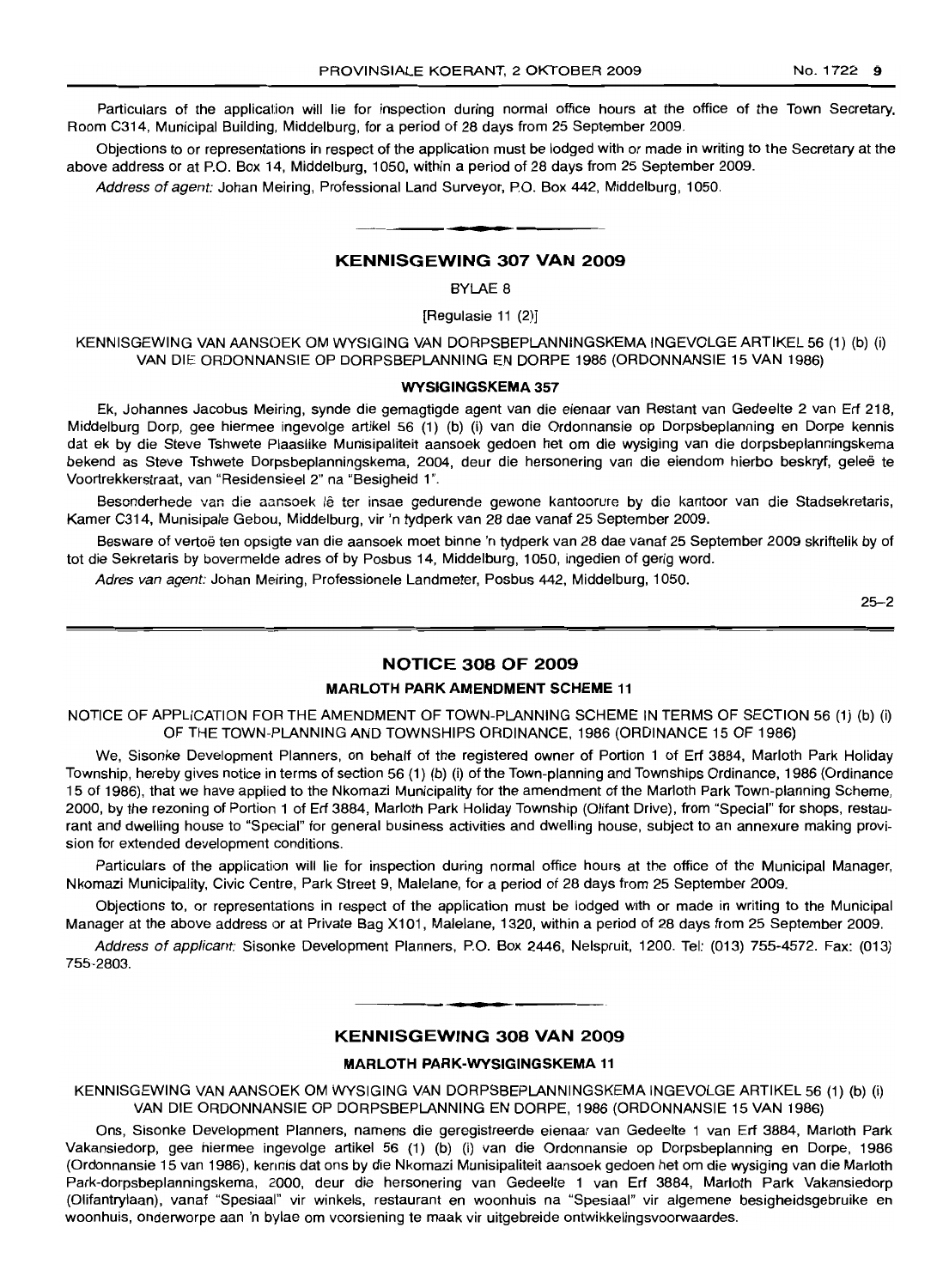Besonderhede van die aansoek lê ter insae gedurende gewone kantoorure by die kantoor van die Munisipale Bestuurder, Nkomazi Munisipaliteit, Burgersentrum, Parkstraat 9, Malelane, vir 'n tydperk van 28 dae vanaf 25 September 2009.

Besware teen of vertoë ten opsigte van die aansoek moet binne 'n tydperk van 28 dae vanaf 25 September 2009 skriftelik by die Munisipale Bestuurder by bovermelde adres of by Privaatsak X101, Malelane, 1320, ingedien of gerig word.

Adres van applikant: Sisonke Development Planners, Posbus 2446, Nelspruit, 1200. Tel: (013) 755-4572. Faks: (013) 755-2803.

25-2

# **NOTICE 309 OF 2009**

SCHEDULE 11

(Regulation 21)

## NOTICE OF APPLICATION FOR ESTABLISHMENT OF TOWNSHIP

Notice in terms of section 69 (6) (a) of the Town-planning and Townships Ordinance, 1986 (Ordinance 15 of 1986), is hereby announced that Planit Planning Solutions CC has applied for the establishment of the township referred to in the Annexure hereto.

Particulars of the application will lie for inspection during normal office hours at the Municipal Offices, corner of Stuart and Joubert Streets, Balfour, for a period of 28 days from 25 September 2009.

Objections to or representations in respect of the application must be lodged with or made in writing and in duplicate to the City Manager at the above address or at Private Bag X1005, Balfour, 2400, within a period of 28 days from 25 September 2009.

# **ANNEXURE**

### Name of township complex: **Springfield Extension** 3.

Full name of applicant: Planit Planning Solutions CC.

Erven in proposed township:

- 1 ert: "Municipal" (cemetery).
- 1 ert: "Institutional" (retirement village).
- 1 ert: "Residential 3" (general residential).
- 1 ert: "Business".
- 1 ert: "Private Open Space".
- 1 ert: "Road".

Description of land on which township is to be established: Remainder of Portion 137 of the farm Grootvlei 453-IR. Location of proposed township: The site is situated to the east of the existing Grootvlei Township.

# **• KENNISGEWING 309 VAN 2009**

SKEDULE 11

(Regulasie 21)

#### KENNISGEWING VAN AANSOEK OM STIGTING VAN DORP

Ingevolge artikel 69 (6) (a) van die Ordonnansie op Dorpsbeplanning en Darpe, 1986 (Ordonnansie 15 van 1986), word hiermee bekend gemaak dat Planit Planning Solutions CC aansoek gedoen het om die dorp in die Bylae hierby genoem, te stig.

Besonderhede van die aansoek lê ter insae gedurende gewone kantoorure by die Burgersentrum, h/v Stuart- en Joubertstraat, Balfour, vir 'n tydperk van 28 dae vanaf 25 September 2009.

Besware teen of vertoë ten opsigte van die aansoek moet binne 'n tydperk van 28 dae vanaf 25 September 2009 skriftelik en in tweevoud by of tot die Munisipale Bestuurder by bovermelde adres of by Privaatsak X1005, Balfour, 2400, ingedien of gerig word.

#### **BYLAE**

Naam van dorplkompleks: **Springfield Uitbreiding** 3.

Volle naam van aansoeker: Planit Planning Solutions CC.

Erwe in voorgestelde dorp:

- 1 ert: "Munisipaal" (begraafplaas).
- 1 ert: "Institusioneel" (aftreeoord).
- 1 ert: "Residensieel 3" (algemene residensieel).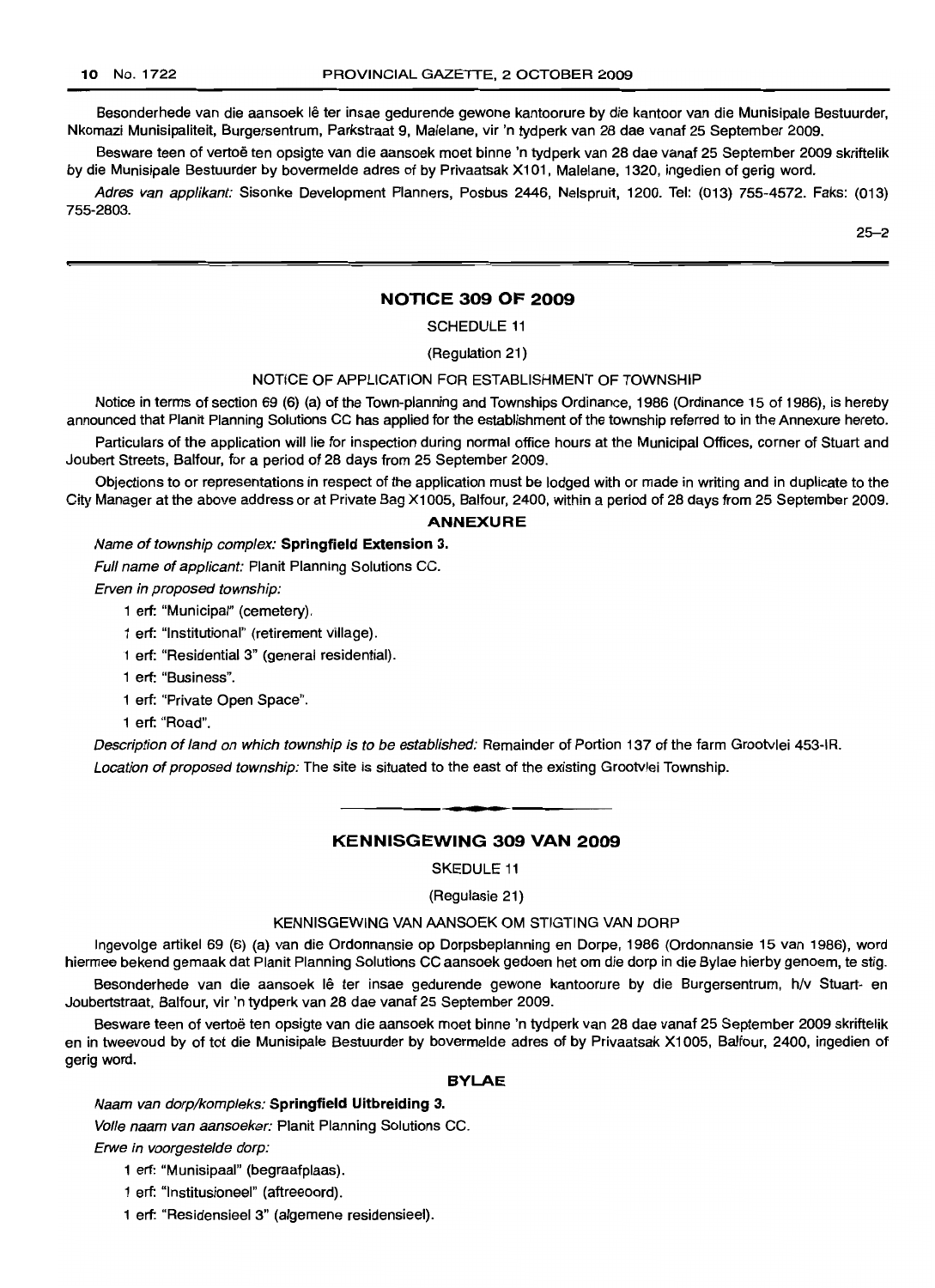1 ert: "Besigheid".

1 ert: "Private Oop Hurmte".

1 ert: "Pad".

Beskrywing van grond waarop dorp gestig staan te word: Restant van Gedeelte 137 van die plaas Grootvlei 453-IR.

Ligging van voorgestelde dorp: Die terrein is oos van die bestaande Grootvlei-dorpsgebied geleë.

 $25 - 2$ 

# **NOTICE 311 OF 2009**

NOTICE OF APPLICATION FOR AMENDMENT OF TOWN-PLANNING SCHEME IN TERMS OF SECTION 56 (1) (b) (i) OF THE TOWN-PLANNING AND TOWNSHIPS ORDINANCE 1986, (ORDINANCE 15 OF 1986)

# **ERMELO AMENDMENT SCHEME 483 & ANNEXURE 264**

We, Reed & Partners Land Surveyors, being the authorised agent of the owner of Portion 1 of Ert 770, Ermelo, hereby give notice in terms of section 56 (1) (b) (i) of the Town-planning and Townships Ordinance, 1986, that we have applied to the Municipality of Msukaligwa for the amendment of the town-planning scheme known as Ermelo Town Planning Scheme, 1982, by the rezoning of the property described above, situated at 2 Robertson Street, Ermelo, from Residential 1 to Special for a Guesthouse with Restaurant facilities.

Particulars of the application will lie for inspection during normal office hours at the office of the Municipal Manager, Civic Centre, Taute Street, Ermelo, for the period of 28 days from 2 October 2009.

Objections to or representations in respect of the application must be lodged with or made in writing to the Municipal Manager at the above address or at P.O. Box 48, Ermelo, 2350, within a period of 28 days from 2 October 2009.

Address of agent: Reed & Partners, Professional Land Surveyors, P.O. Box 132, Ermelo, 2350. Tel. No. (017) 811-2348.

# **KENNISGEWING 311 VAN 2009**

**•**

KENNISGEWING VAN AANSOEK OM WYSIGING VAN DORPSBEPLANNINGSKEMA INGEVOLGE ARTIKEL 56 (1) (b) (i) VAN DIE ORDONNANSIE OP DORPSBEPLANNING EN DORPE, 1986 (ORDONNANSIE 15 VAN 1986)

### **ERMELO-WYSIGINGSKEMA 483 & BYLAE 264**

Ons, Reed & Vennote Landmeters, synde die gemagtigde agent van die eienaar van Gedeelte 1 van Ert 770, Ermelo, gee hiermee ingevolge artikel 56 (1) (b) (i) van die Ordonnansie op Dorpsbeplanning en Dorpe, 1986, kennis dat ons by die Munisipaliteit van Msukaligwa aansoek gedoen het om die wysiging van die dorpsbeplanningskema bekend as Ermelo Dorpsbeplanningskema, 1982, deur die hersonering van die eiendom hierbo beskryf, geleë te Robertsonstraat 2, Ermelo, van Residensieel 1 na Spesiaal vir 'n Gastehuis met Restaurant geriewe.

Besonderhede van die aansoek lê ter insae gedurende gewone kantoorure by die kantoor van die Munisipale Bestuurder, Burgersentrum, Tautestraat, Errnelo, vir 'n tydperk van 28 dae vanaf 2 Oktober 2009.

Besware teen of vertoe ten opsigte van die aansoek moet binne 'n tydperk van 28 dae vanaf 2 Oktober 2009 skriftelik by of tot die Munisipale Bestuurder by bovermelde adres of by Posbus 48, Ermelo, 2350, ingedien of gerig word.

Adres van agent: Reed & Vennote, Professionele Landmeters, Posbus 132, Ermelo, 2350. Tel. No. (017) 811-2348.

2-9

# **NOTICE 312 OF 2009**

NOTICE OF APPLICATION FOR AMENDMENT OF TOWN-PLANNING SCHEME IN TERMS OF SECTION 56 (1) (b) (i) OF THE TOWN-PLANNING AND TOWNSHIPS ORDINANCE, 1986 (ORDINANCE 15 OF 1986)

### **TRICHARDT AMENDMENT SCHEME 146**

I, Hendrik Lochner Susan, the authorised agent of the owner of Portion 11 of Erf 371, Trichardt, Registration Division IS, Province of Mpumalanga, hereby give notice in terms of section 56 (1) (b) (i) of the Town-planning and Townships Ordinance, 1986, that I have applied to the Govan Mbeki Municipality for the amendment of the town-planning scheme known as the Trichardt Town Planning Scheme, 1988, by the rezoning of the property described above, situated at the corner of Bekker and Grove Streets, Trichardt, from "Residential 1" to "Residential 3".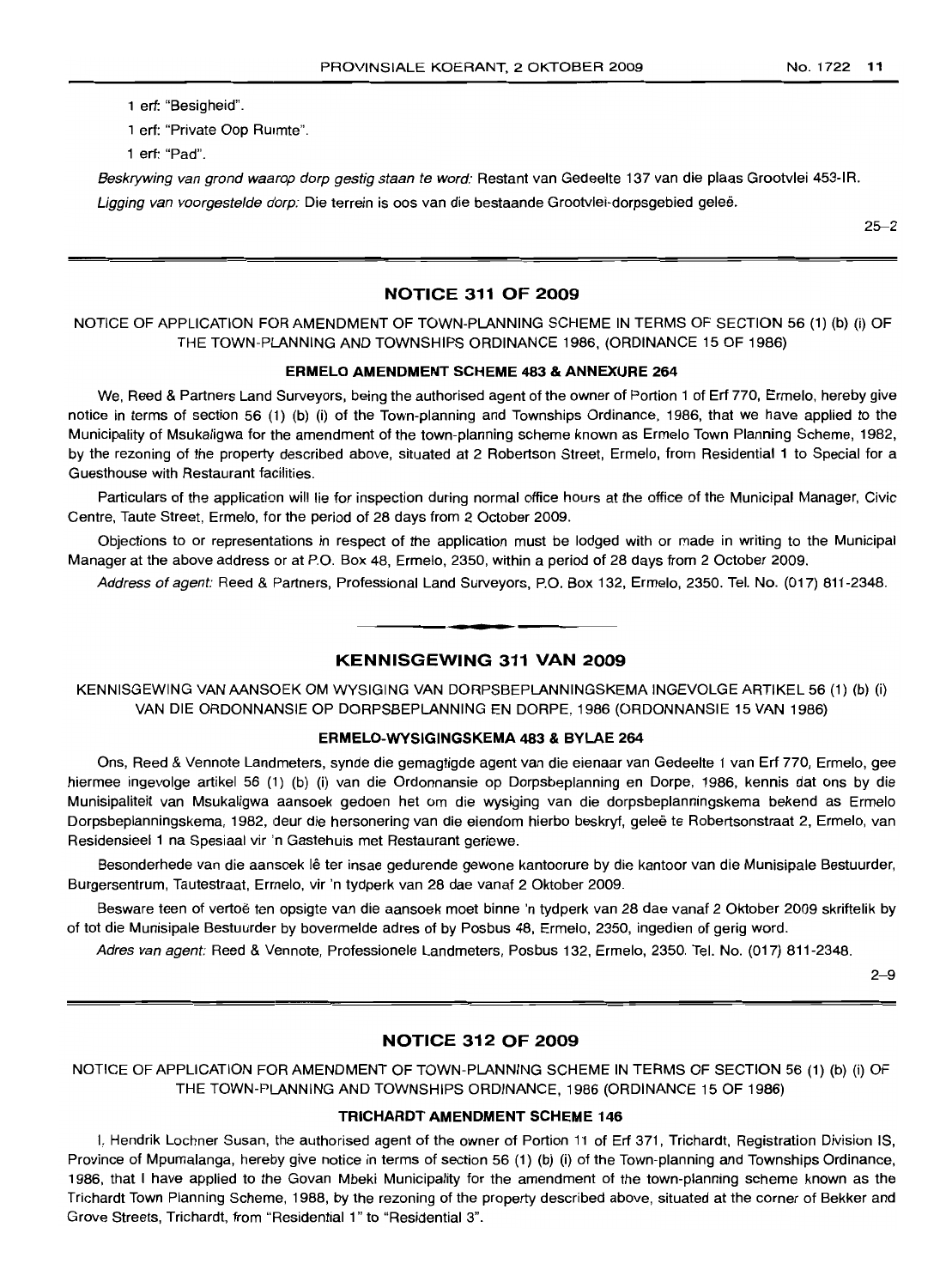Particulars of the application will lie for inspection during normal office hours at the Municipal Manager, Govan Mbeki Municipality, Central Business Area, Secunda, 2302, for a period of 28 days from 2 October 2009.

Objections to or representations in respect of the application must be lodged with or made in writing to the Municipal Manager, Govan Mbeki Municipality, Private Bag X1017, Secunda, 2302, within a period of 28 days from 2 October 2009.

Address of agent: Reed & Partners Secunda, P.O. Box 985, Secunda, 2302. Tel. No. (017) 631-1394. Fax No. (017) 631-1770.

# **KENNISGEWING 312 VAN 2009**

**• •**

KENNISGEWING VAN AANSOEK OM WYSIGING VAN DORPSBEPLANNINGSKEMA INGEVOLGE ARTIKEL 56 (1) (b) (i) VAN DIE ORDONNANSIE OP DORPSBEPLANNING EN DORPE, 1986 (ORDONNANSIE 15 VAN 1986)

### **TRICHARDT-WYSIGINGSKEMA 146**

Ek, Hendrik Lochner Susan, synde die gemagtigde agent van die eienaar van Gedeelte 11 van Erf 371, Trichardt, Registrasie Afdeling IS, Provinsie Mpumalanga, gee hiermee ingevolge artikel 56 (1) (b) (i) van die Ordonnansie op Dorpsbeplanning en Dorpe, 1986, kennis dat ek by Govan Mbeki Munisipaliteit aansoek gedoen het om die wysiging van die dorpsbeplanningskema bekend as Trichardt Dorpsbeplanningskema, 1988, deur die hersonering van die eiendom hierbo beskryf, geleë op die hoek van Bekker- en Grovestraat, Trichardt, van Residensieel 1" na "Residensieel 3".

Besonderhede van die aansoek lê ter insae gedurende gewone kantoorure by die kantoor van die Munisipale Bestuurder, Govan Mbeki Munisipaliteit, Sentrale Besigheidsarea, Secunda, 2302, vanaf 2 Oktober 2009.

Besware teen of vertoë ten opsigte van die aansoek moet binne 'n tydperk van 28 dae vanaf 2 Oktober 2009 skriftelik by of tot die Munisipale Bestuurder, Govan Mbeki Munisipaliteit, Privaatsak X1017, Secunda, 2302, gerig word.

Adres van agent: Reed & Vennote Secunda, Posbus 985, Secunda, 2302. Tel. No. (017) 631-1394. Faks No. (017) 631-1770.

2-9

# **NOTICE 313 OF 2009**

# **LYDENBURG AMENDMENT SCHEME** 266/95

We, Terraplan Associates, being the authorised agents of the owner of Erf 2/52, Lydenburg, hereby give notice in terms of section 56 (1) (b) (i) & (ii) of the Town-planning and Townships Ordinance, 1986, that we have applied to the Thaba Chweu Municipality, Lydenburg Administrative Unit for the amendment of the town-planning scheme known as Lydenburg townplanning scheme, 1995, by the rezoning of the property described above, situated at 6 Johannes Coetzer Street, Lydenburg, from "Residential 1" to "Residential 2" at a density of 20 units per hectare (maximum 3 dwelling units/erven).

Particulars of the application will lie for inspection during normal office hours at the office of the Municipal Manager, Thaba Chweu Municipality, Lydenburg, Administrative Unit, Sentraal Street, Lydenburg, for the period of 28 days from 02/10/2009.

Objections to or representations in respect of the application must be lodged with or made in writing to the Municipal Manager, at the above address or at P.O. Box 61, Lydenburg, 1120, within a period of 28 days from 02/10/2009.

Address of agent: (HS1807) Terraplan Associates, P.O. Box 1903, Kempton Park, 1620.

# **KENNISGEWING 313 VAN 2009**

**• •**

#### **LYDENBURG-WYSIGINGSKEMA** 266/95

Ons, Terraplan Medewerkers, synde die gemagtigde agente van die eienaar van Erf 2/52, Lydenburg, gee hiermee ingevolge artikel 56 (1) (b) (i) & (ii) van die Ordonnansie op Dorpsbeplanning en Dorpe, 1986, kennis dat ons by die Thaba Chweu Munisipaliteit, Lydenburg Administratiewe Eenheid aansoek gedoen het om die wysiging van die dorpsbeplanningskema bekend as Lydenburg Dorpsbeplanningskema, 1995, deur die hersonering van die eiendom hierbo beskryf, geleë te Johannes Coetzerstraat 6, Lydenburg, vanaf "Residensieel 1" na "Residensieel 2" teen 'n digtheid van 20 eenhede per hektaar (maksimum 3 wooneenhede/erwe).

Besonderhede van die aansoek lê ter insae gedurende gewone kantoorure by die kantoor van die Munisipale Bestuurder, Thaba Chweu Munisipaliteit, Lydenburg Administratiewe Eenheid, Sentraalstraat, Lydenburg, vir 'n tydperk van 28 dae vanaf 02/10/2009.

Besware teen of vertoë ten opsigte van die aansoek moet binne 'n tydperk van 28 dae vanaf 02/10/2009 skriftelik by of tot die Munisipale Bestuurder by bovermelde adres of by Posbus 61, Lydenburg, 1120, ingedien of gerig word.

Adres van agent: (HS1807) Terraplan Medewerkers, Posbus 1903, Kempton Park, 1620.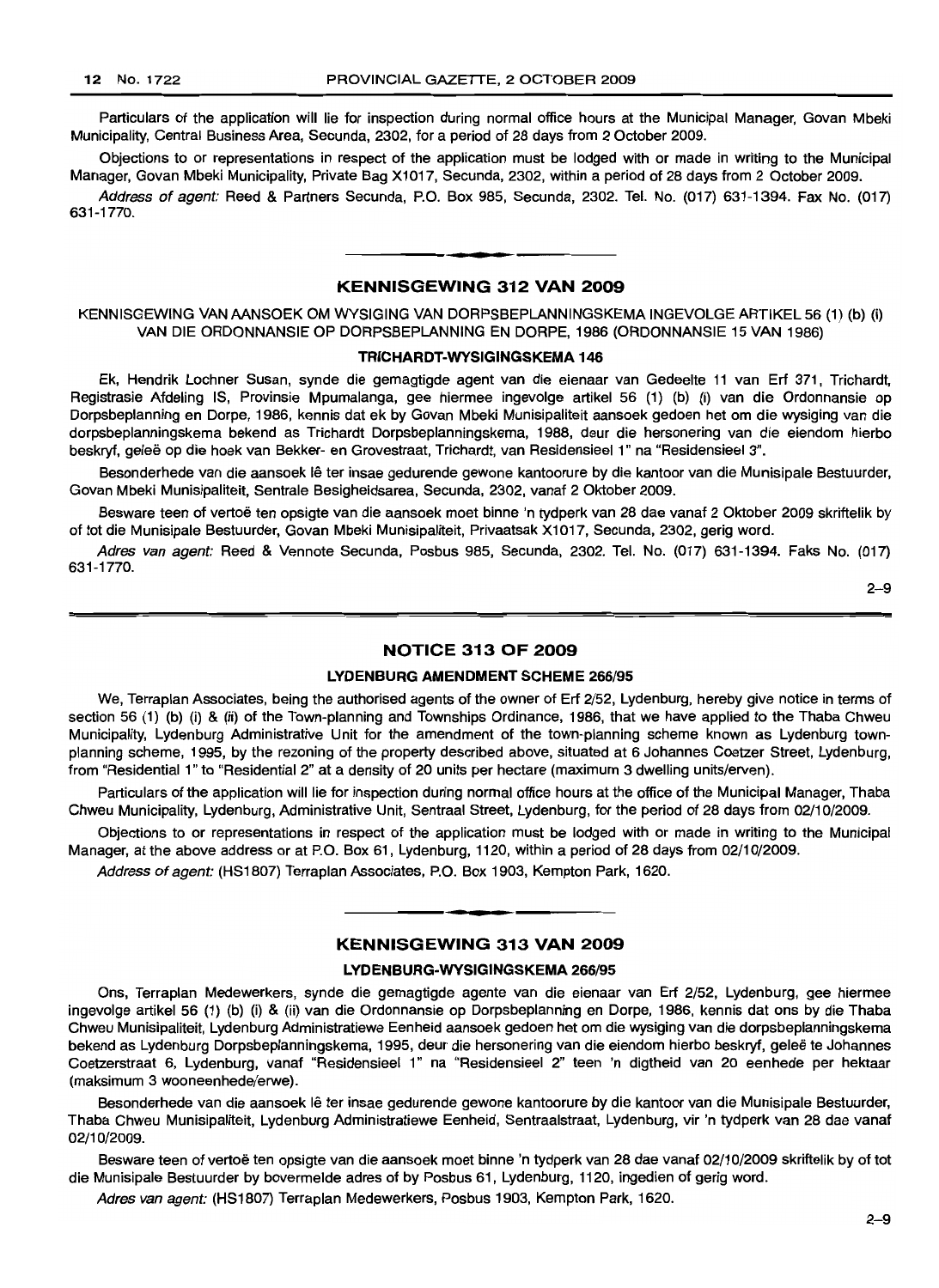#### NO.1722 13

### **NOTICE 314 OF 2009**

NOTICE OF APPLICATION FOR AMENDMENT OF TOWN-PLANNING SCHEME IN TERMS OF SECTION 28, READ WITH SECTION 56 (1) (b) (i) AND (ii) OF THE TOWN-PLANNING AND TOWNSHIPS ORDINANCE, 1986 (ORDINANCE 15 OF 1986)

# **LYDENBURG AMENDMENT SCHEME** 259/95

We, Terraplan Associates, being the authorised agents of the owner of Erf 920, Mashishing, hereby give notice in terms of section 28 read with section 56 (1) (b) (i) & (ii) of the Town-planning and Townships Ordinance, 1986, that we have applied to the Thaba Chweu Municipality, Lydenburg Administrative Unit for the amendment of the town-planning scheme known as Lydenburg Town-planning Scheme, 1995, by the rezoning of a portion of the property described above, situated adjacent to Onderwys Street at the Fourth Street T-junction from "Public Open Space" to "Institutional".

Particulars of the application will lie for inspection during normal office hours at the office of the Municipal Manager, Thaba Chweu Municipality, Lydenburg Administrative Unit, Sentraal Street, Lydenburg for the period of 28 days from 02/10/2009.

Objections to or representations in respect of the application must be lodged with or made in writing to the Municipal Manager at the above address or at PO Box 61, Lydenburg, 1120, within a period of 28 days from 02/10/2009.

Address of agent: (HS1926) Terraplan Associates, PO Box 1903, Kempton Park, 1620. **-.**

# **KENNISGEWING 314 VAN 2009**

KENNISGEWING VAN AANSOEK OM WYSIGING VAN DORPSBEPLANNINGSKEMA INGEVOLGE ARTIKEL 28, SAAMGELEES MET ARTIKEL 56 (1) (b) (i) EN (ii) VAN DIE ORDONNANSIE OP DORPSBEPLANNING EN DORPE, 1986 (ORDONNANSIE 15 VAN 1986)

#### **LYDENBURG-WYSIGINGSKEMA** 259/95

Ons, Terraplan Medewerkers, synde die gemagtigde agente van die eienaar van Erf 920, Mashishing, gee hiermee ingevolge artikel 28 saamgelees met artikel 56 (1) (b) (i) & (ii) van die Ordonnansie op Dorpsbeplanning en Dorpe, 1986, kennis dat ons by die Thaba Chweu Munisipaliteit, Lydenburg Administratiewe Eenheid aansoek gedoen het om die wysiging van die dorpsbeplanningskema bekend as Lydenburg-dorpsbeplanningskema, 1995, deur die hersonering van 'n gedeelte van die eiendom geleë aangrensend aan Onderwysstraat en Vierde Straat T-aansluiting vanaf "Openbare Oopruimte" na "Inrigting".

Besonderhede van die aansoek lê ter insae gedurende gewone kantoorure by die kantoor van die Munisipale Bestuurder, Thaba Chweu Munisipaliteit, Lydenburg Administratiewe Eenheid, Sentraalstraat, Lydenburg, vir 'n tydperk van 28 dae vanaf 02/10/2009.

Besware teen of vertoë ten opsigte van die aansoek moet binne 'n tydperk van 28 dae vanaf 02/10/2009 skriftelik by of tot die Munisipale Bestuurder by bovermelde adres of by Posbus 61, Lydenburg, 1120, ingedien of gerig word.

Adres van agent: (HS1926) Terraplan Medewerkers, Posbus 1903, Kempton Park, 1620.

 $2 - 9$ 

# **NOTICE 315 OF 2009**

### **MIDDELBURG AMENDMENT SCHEME** 358

NOTICE OF APPLICATION FOR AMENDMENT OF TOWN-PLANNING SCHEME IN TERMS OF SECTION 56 (1) (b) (i) OF THE TOWN-PLANNING AND TOWNSHIPS ORDINANCE, 1986 (ORDINANCE 15 OF 1986)

I, Heleen Keyter, *Va* DrawMaster, being the authorized agent of the owner of Portion 1 of Erf 80, Township of Middelburg, hereby give notice in terms of section 56 (1) (b) (i) of the Town-planning and Townships Ordinance that I have applied to the Steve Tshwete Local Municipality for the amendment of the town-planning scheme known as Steve Tshwete Town-planning Scheme, 2004, by the rezoninq of the properties described above situated at Cowen Ntuli Street from: "Residential 1" to: "Business 3" with dwellings.

Particulars of the application will lie for inspection during normal office hours at the office of the Town Secretary, Room C314, Municipal Building, Middelburg, for a period of 28 days from 2 October 2009.

Objections to or representations in respect of the application must be lodged with or made in writing to the Secretary at the above address or at PO Box 14. Middelburg, 1050, within a period of 28 days from 2 October 2009.

Address of agent: Heleen Keyter, t/a DrawMaster, PO Box 2972, Middelburg, 1050.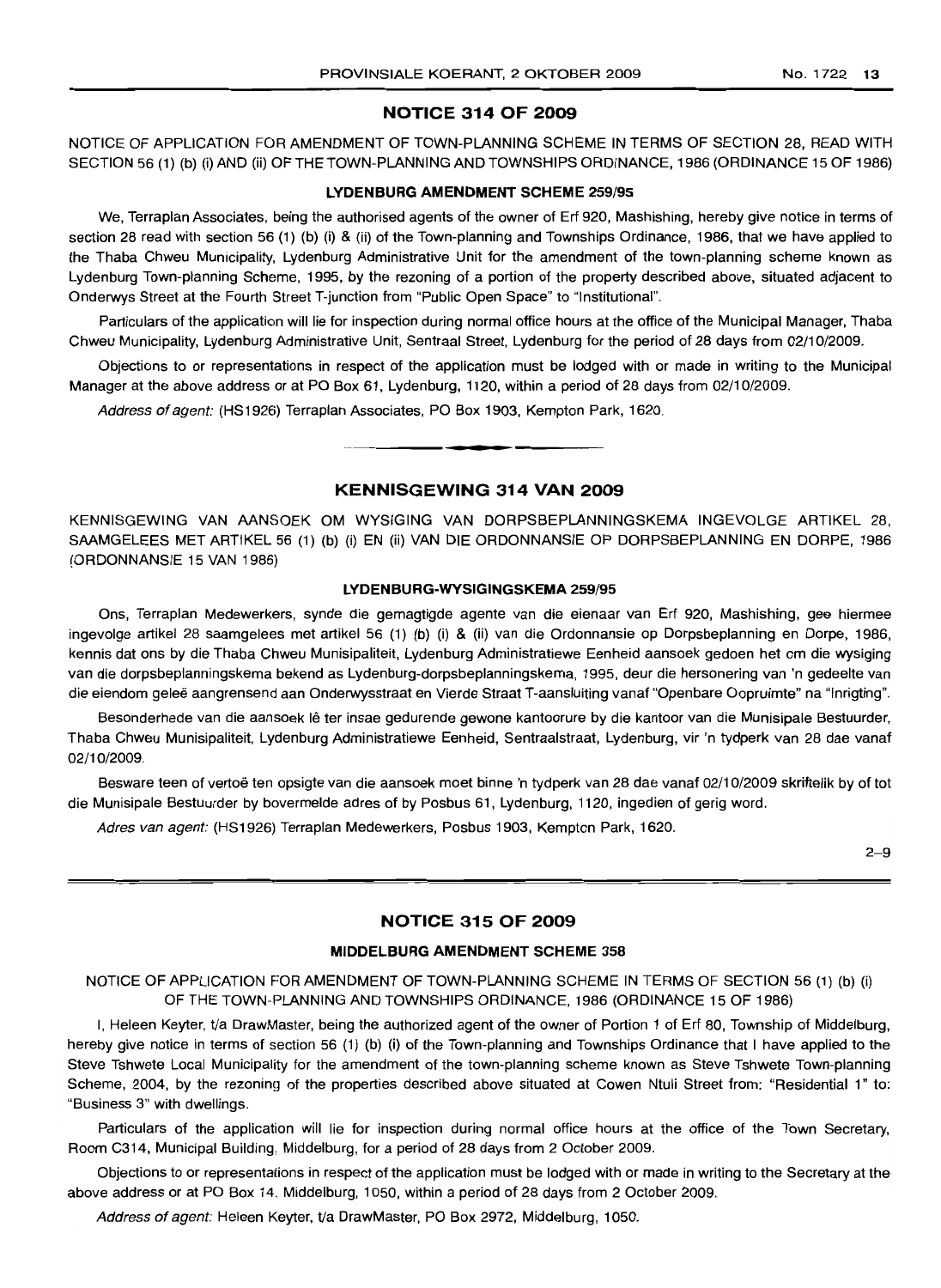## **KENNISGEWING 315 VAN 2009**

# **MIDDELBURG-WYSIGINGSKEMA 358**

KENNISGEWING VAN AANSOEK OM WYSIGING VAN DORPSBEPLANNINGSKEMA INGEVOLGE ARTIKEL 56 (1) (b) (i) VAN DIE ORDONNANSIE OP DORPSBEPLANNING EN DORPE, 1986 (ORDONNANSIE 15 VAN 1986)

Ek, Heleen Keyter, h/a DrawMaster synde die gemagtigde agent van die eienaar van Gedeelte 2 van Erf 80, Middelburg, gee hiermee ingevolge artikel 56 (1) (b) (i) van die Ordonnansie op Dorpsbeplanning en Dorpe, kennis dat ek by die Steve Tshwete Plaaslike Munisipaliteit aansoek gedoen het om die wysiging van die dorpsbeplanningskema bekend as Steve Tshwete-dorpsbeplanningskema, 2004, deur die hersonering van die eiendom hierbo beskryf gelee te Cowen Ntulistraat van: "Residensieel 1" na: "Besigheid 3" met wooneenhede.

Besonderhede van die aansoek lê ter insae gedurende gewone kantoorure by die kantoor van die Stadssekretaris, Kamer C314, Munisipale Gebou, Middelburg, vir 'n tydperk van 28 dae vanaf 2 Oktober 2009.

Besware of vertoë ten opsigte van die aansoek moet binne 'n tydperk van 28 dae vanaf 2 Oktober 2009 skriftelik by of tot die Sekretaris by bovermelde adres of by Posbus 14, Middelburg, 1050, ingedien of gerig word.

Adres van agent: Heleen Keyter, h/a DrawMaster, Posbus 2972, Middelburg, 1050.

2-9

# **LOCAL AUTHORITY NOTICES PLAASLIKE BESTUURSKENNISGEWINGS**

# **LOCAL AUTHORITY NOTICE 216**

# **MUNICIPALITY OF THABA CHWEU**

NOTICE OF PROPOSED PERMANENT CLOSURE OF PARK ERF 920 MASHISHING AND ALIENATION OF A PORTION OF ERF 920, MASHISHING

Notice is hereby given in terms of section 67 (9), 68 and 79 (18) of Ordinance 17 of 1939, as amended, that the Municipality of Thaba Chweu, Lydenburg Administrative Unit, intends the permanent closure of Erf 920, Mashishing, as well as the alienation of a portion of Erf 920, Mashishing, in extent 1 000 m<sup>2</sup> to the Mashishing Home Base Care.

FUll particulars as well as a plan indicating the proposed alienation and closure of the erf are open for inspection during normal office hours at the office of the Acting Director, Corporate Services, Civic Centre, Sentraal Street, Lydenburg.

Any person who wishes to make representations/recommendations concerning the issue, or wishes to lodge objections against the proposed permanent closure and alienation, must do so in writing at the undermentioned address, no later than 02-11-2009.

Late representations/objections will not be considered.

People who are challenged in terms of reading and/or writing skills, are welcome to visit the Civil Centre, Lydenburg personally during normal office hours, where they will be assisted by Mrs T. Botha to formulate their written representations/ objections.

# **I.M. MOSHOADIBA, Municipal Manager**

Civic Centre, Sentraal Street; PO Box 61, Lydenburg, 1120; Terraplan Associates, PO Box 1903, Kempton Park

(Notice No. 26/2009)

Publication date: 02-10-2009.

# **PLAASLIKE BESTUURSKENNISGEWING 216**

**• F**

#### **THABA CHWEU MUNISIPALITEIT**

KENNISGEWING VAN VOORGESTELDE PERMANENTE SLUITING VAN PARK ERF 920, MASHISHING EN VERVREEMDING VAN 'N GEDEELTE VAN ERF 920, MASHISHING

Kennis geskied hiermee ingevolge die bepalings van artikel 67 (9), 68 en 79 (18) van Ordonnansie 17 van 1939, soos gewysig, dat dit die Thaba Chweu Munisipaliteit, Lydenburg Administratiewe Eenheid se intensie is vir die permanente sluiting van Erf 920, Mashishing, en die vervreemding van 'n gedeelte van Erf 920, Mashishing, 1 000 m<sup>2</sup> vir die Mashishing Home Base Care.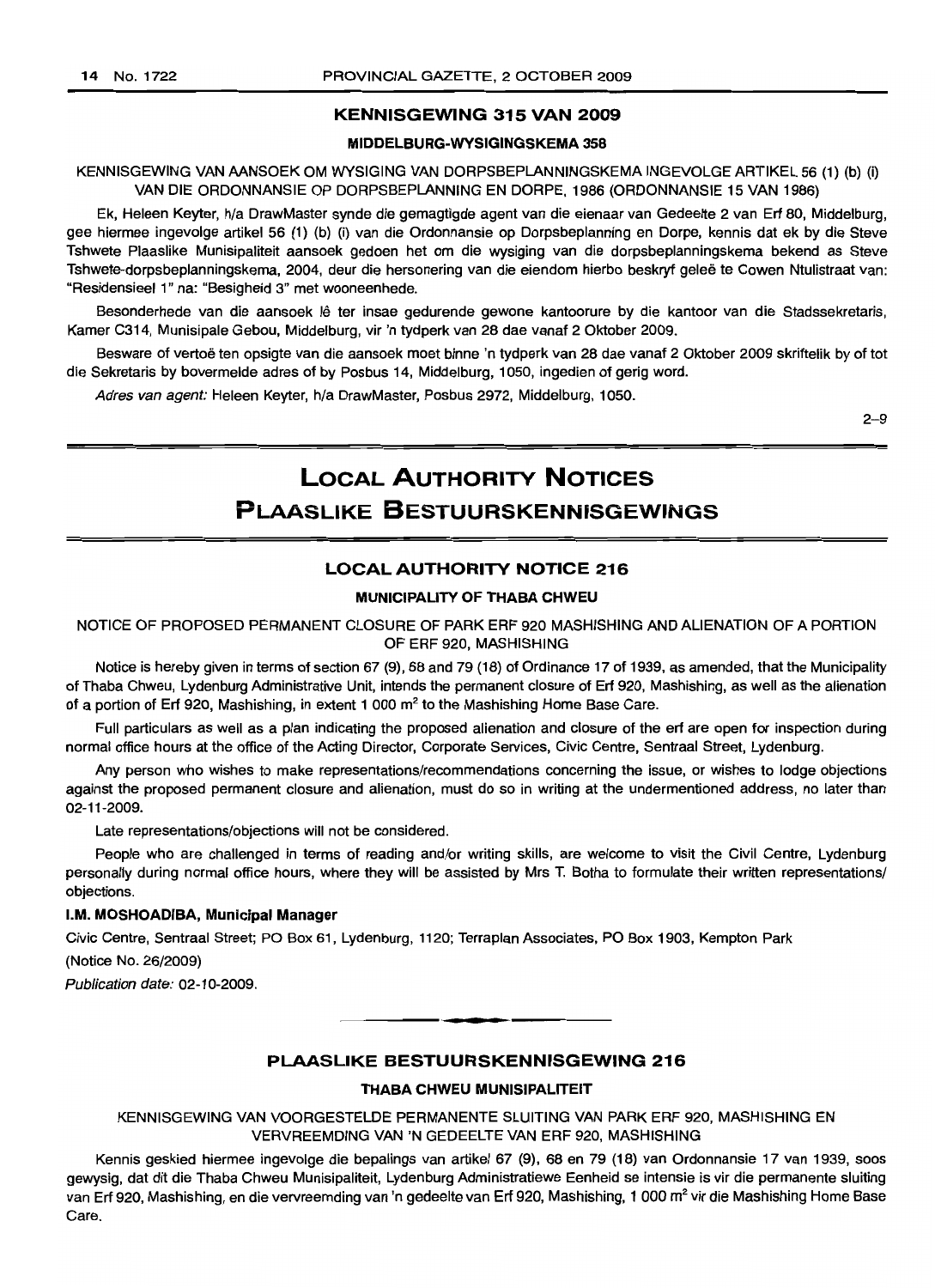Aile besonderhede en 'n plan wat die voorgestelde vervreemding en sluiting van die erf aantoon sal gedurende normale kantoorure by die kantoor van die Munisipale Bestuurder, Thaba Administratiewe Chweu Munisipaliteit, Lydenburg Administriewe Eenheid, Sentraalstraat, Lydenburg.

Enige persoon wat voorstelle/aanbevelings wil maak rakende die aansoek of wat beswaar wil maak teen die voorgestelde permanente sluiting en vervreemding, moet dit skriftelik indien by ondergemelde adres, nie later as 02-11-2009.

Laat voorstelle/aanbevelings/besware sal nie oorweeg word nie.

Persone wat ongeletterd is, is welkom om gedurende gewone kantoorure by die Burgersentrum aan te meld waar Mev. T Botha hulle te hulp sal wees om hulle voorstelle/aanbevelings/besware op skrif te stel.

#### I.M. MOSHOADIBA, Munisipale Bestuurder

Burgersentrum, Sentraalstraat; Posbus 61, Lydenburg, 1120; Terraplan Medewerkers, Posbus 1903, Kempton Park

(Kennisgewing No. 26/2009)

Publikasiedatum: 02-10-2009.

# LOCAL AUTHORITY NOTICE 217

# NELSPRUIT AMENDMENT SCHEME 1501

It is hereby notified in terms of section 57 (1) of the Town-planning and Townships Ordinance, 1986, that the Mbombela Local Municipality approved the amendment of the Nelspruit Town-planning Scheme, 1989, by the rezoning of Portion 1 of Erf 622, Nelspruit Extension 2, from "Residential 1" to "Residential 3" with Annexure conditions.

Copies of the amendment scheme are filed with the Director: Department of Agriculture, Rural Development and Land Administration, Nelspruit, and the office of the Municipal Manager, Civic Centre, Nel Street, Nelspruit, and are open for inspection at all reasonable times.

This amendment scheme is known as the Nelspruit Amendment Scheme 1501, and shall come into operation on date of publication hereof.

A copy of this notice will be provided in Afrikaans or Siswati to anyone requesting such in writing within 30 days of this notice.

### F.S SIBOZA, Acting Municipal Manager

Mbombela Local Municipality, P.O. Box 45, Nelspruit, 1200

# LOCAL AUTHORITY NOTICE 218

### NELSPRUIT AMENDMENT SCHEME 1622

It is hereby notified in terms of section 57 (1) of the Town-planning and Townships Ordinance, 1986, that the Mbombela Local Municipality approved the amendment of the Nelspruit Town-planning Scheme, 1989, by the rezoning of Erf 337, Sonheuwel Township, from "Residential 1" to "Residential 1" with a density of 1 dwelling unit per 700  $m^2$ .

Copies of the amendment scheme are filed with the Director: Department of Agriculture, Rural Development and Land Administration, Nelspruit, and the office of the Municipal Manager, Civic Centre, Nel Street, Nelspruit, and are open for inspection at all reasonable times.

This amendment scheme is known as the Nelspruit Amendment Scheme 1622, and shall come into operation on date of publication hereof.

A copy of this notice will be provided in Afrikaans or Siswati to anyone requesting such in writing within 30 days of this notice.

### ES SIBOZA, Acting Municipal Manager

Mbombela Local Municipality, P.O. Box 45, Nelspruit, 1200

# LOCAL AUTHORITY NOTICE 219

LOCAL AUTHORITY NOTICE 44/2009

#### LYDENBURG AMENDMENT SCHEME 183/95

It is hereby notified in terms of section 56 (1) of the Town-planning and Townships Ordinance, 1986 (Ordinance 15 of 1986), that the Thaba Chweu Municipality, approved the amendment of the Lydenburg Amendment Town-planning Scheme, 1995, by the rezoning Portion 1 of Erf 385 and Portion 1 of Erf 386, Lydenburg Township.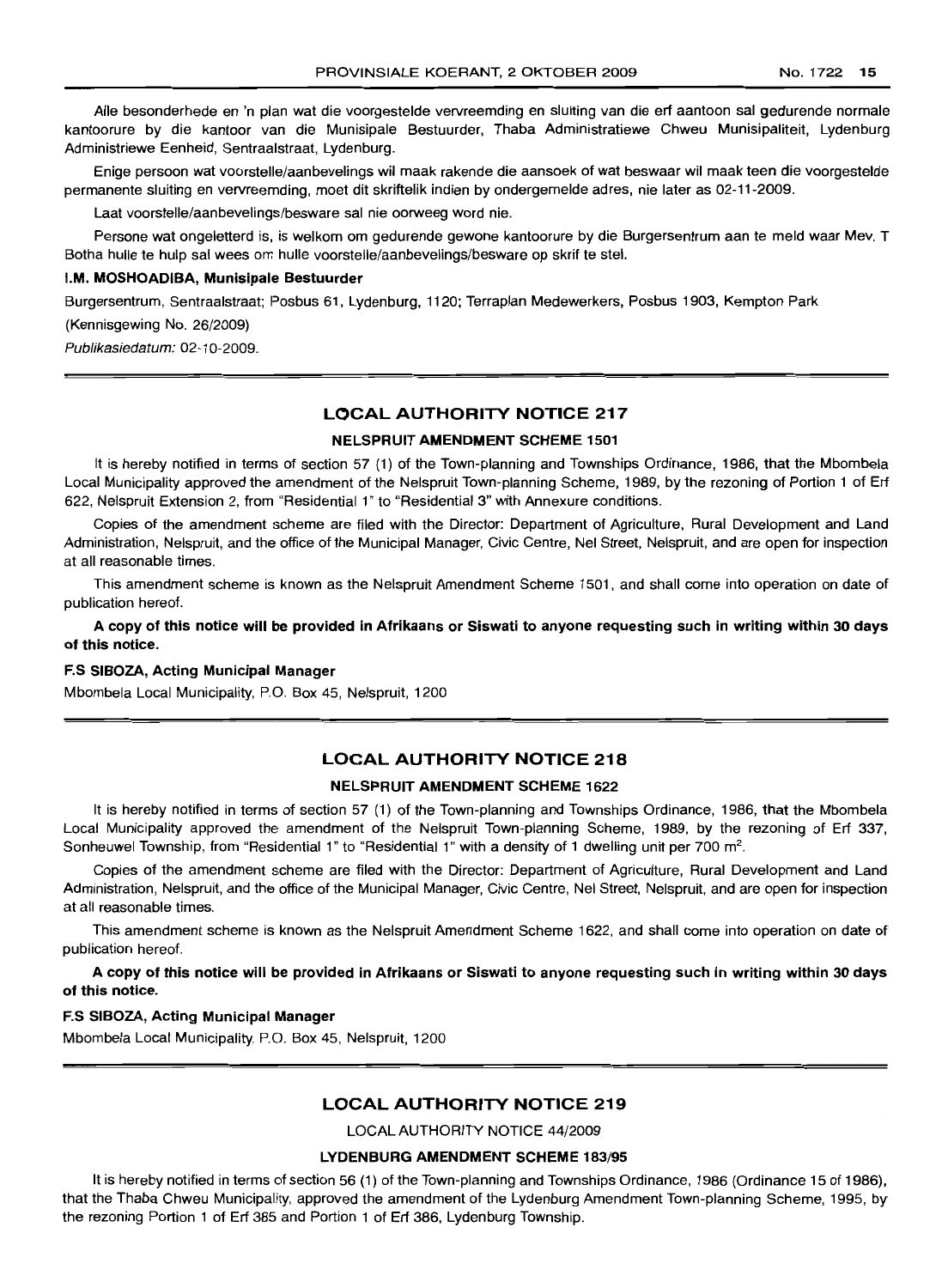Copies of the amendment are filed with the Director: Department of Agriculture and Land Administration, Nelspruit, and the office of the Municipal Manager, corner Viljoen & Sentraal Streets, Lydenburg, and are open for inspection at all reasonable times.

This amendment scheme is known as the Lydenburg Amendment Scheme 183/95, and shall come into operation on date of publication hereof.

A **copy of this notice will be provided in Afrikaans or Siswati to anyone requesting such in writing within 30 days of this notice.**

## **ISAAC MOSHOADIBA, Municipal Manager**

Thaba Chweu Municipality, P.O. Box 61, Lydenburg, 1120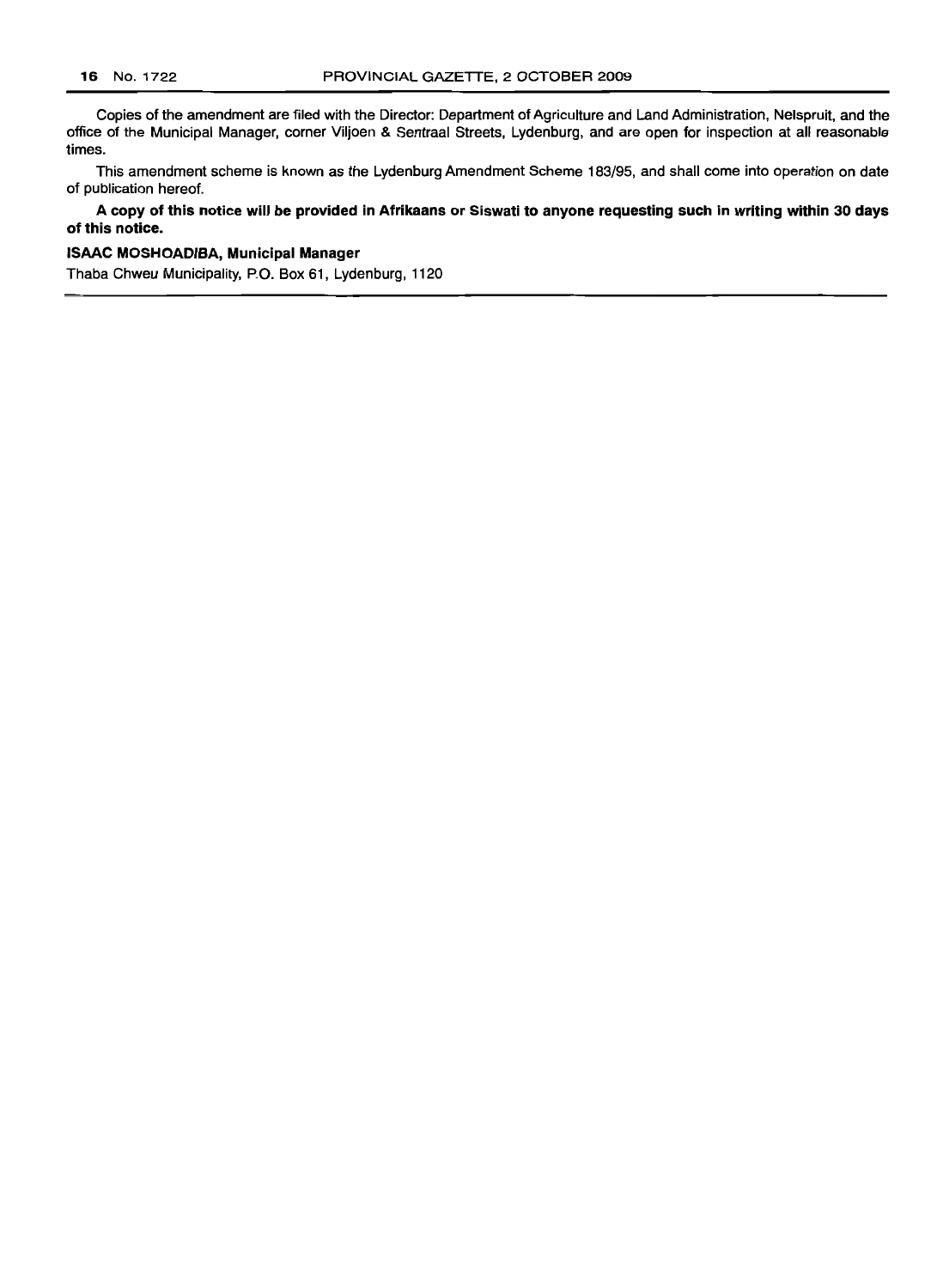# LOCAL AUTHORITY NOTICE 220

# LOCAL AUTHORITY NOTICE HAZYVIEW AMENDMENT SCHEME 76

The Mbombela Local Municipality hereby in terms of the provisions of section 125 of the Town-Planning and<br>Townships Ordinance, 1986, declares that it has approved an amendment scheme, being an amendment of the<br>Hazyview Tow Extension 27.

Map 3 and the scheme clauses of the amendment scheme are filed with the Executive Department of Housing and Land Administration, Nelspruit and the office of the Municipal Manager, Civic Centre, Nel Street, Nelspruit, and are open for inspection at all reasonable times.

This amendment is known as the Hazyview Amendment Scheme 76 and shall come into operation on date of publication hereof.

A copy of this notice will be provided in Afrikaans or Siswati to anyone requesting such in writing within 30 days of this notice.

# LOCAL AUTHORITY NOTICE 221

DECLARATION AS AN APPROVED TOWNSHIP

The Mbombela Local Municipality declares herewith in terms of section 103 (1) of the Town-Planning and<br>Townships Ordinance, 1986 (Ord. 15 of 1986), **Hazyview Extension 27** to be an approved township subject to the conditions set out in the Schedule hereto.

CONDITIONS UNDER WHICH THE APPLICATION MADE BY TWIN CITY HAZYTOO (PROPRIETARY)<br>LIMITED (HEREINAFTER REFERRED TO AS THE APPLICANT) IN TERMS OF THE PROVISIONS OF PART<br>C OF THE TOWN-PLANNING AND TOWNSHIPS ORDINANCE, 1986 (ORD FARM DE RUST 12 JU. HAS BEEN GRANTED

#### 1. CONDITIONS OF ESTABLISHMENT

#### 1.1 NAME

The name of the township shall be HAZYVIEW EXTENSION 27.

#### 1.2 DESIGN

The township shall consist of erven and streets as indicated on the Approved General Plan S.G. No 422/2009.

#### 1.3 ACCESS

Access to the township will be obtained via Hazyview Extension 6 as shown on the layout plan.

# 1.4 RECEIPT AND DISPOSAL OF STORMWATER<br>1.4.1 The township owner shall arrange the stormware

- 1.4.1 The township owner shall arrange the stormwater drainage of the township; in such a way as to fit in with all relevant roads and he shall receive and dispose of the stormwater running off or being diverted from the road.
- 1.4.1.1 The township owner shall submit for the Mbombela Local Municipality's approval a detailed scheme complete with plans, sections and specifications prepared by a civil engineer who is a member of South<br>African Association of Civil Engineers for the collection and disposal of stormwater throughout the<br>township by means o
- 1.4.1.2 Furthermore, the scheme shall indicate the route and gradient by which each erf gains access to the street on which it abuts.
- 1.4.1.3 The township owner shall carry out the approved scheme at its own expense on behalf and to the satisfaction of the Mbombela Local Municipality under the supervision of a civil engineer who is a member of South Afri
- 1.4.1.4 The township owner shall be responsible for the maintenance of the streets to the satisfaction of the Mbombela Local Municipality until the streets have been constructed as set out in sub-clause 1.4.1.1.
- 2.4.1.5 If the township owner fails to comply with the provisions of paragraphs 1.4.1.1, 1.4.1.2 and 1.4.1.3 hereof, the Mbombela Local Municipality shall be entitled to execute the work at the cost of the township owner.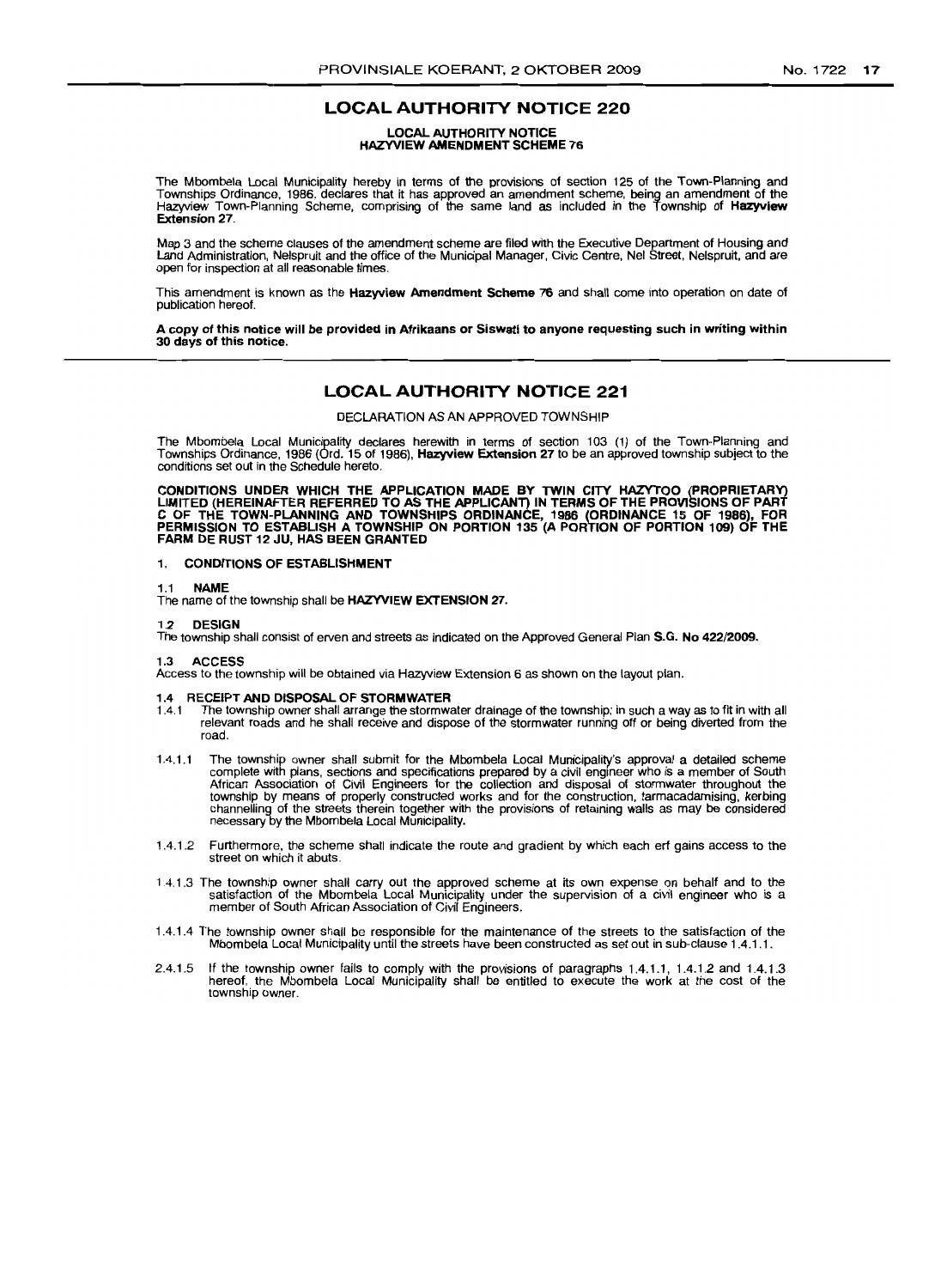# 1.5 REMOVAL AND/OR REPLACEMENT OF MUNICIPAL SERVICES

Should it become necessary to remove, alter or replace any municipal services as a result of the establishment of the township, the cost thereof shall be borne by the township owner.

### 1.6 REMOVAL OF LITTER

The township owner shall at his own expense have all litter within the township area removed to the satisfaction of the Mbombela Local Municipality, or make the necessary arrangements with Mbombela Local Municipality for such removal.

#### 1.7 REMOVAL AND/OR REPLACEMENT OF ESKOM SERVICES

Should it become necessary to remove, alter, or replace any existing services of Eskom as a result of the establishment of the township, the cost thereof shall be borne by the township owner.

# 1.8 REMOVAL AND/OR REPLACEMENT OF TELKOM SERVICES

Should it become necessary to remove, alter, or replace any existing services of Telkom as a result of the establishment of the township, the cost thereof shall be borne by the township owner.

### 1.9 RESPONSIBILITIES IN RESPECT OF ESSENTIAL SERVICES

The township owner shall provide all essential services in terms of the provisions of sections 116 to 121 of Ordinance 15 of 1986 prior to the registration of any stands in the township.

#### 1.10 PROTECTION OF STAND PEGS

The township owner shall comply to the requirements with regard to the protection of boundary pegs as determined by the Mbombela Local Municipality in this regard, when required to do so by the Mbombela Local Municipality.

#### 1.11 DEMOLITION OF BUILDINGS AND STRUCTURES

The township owner must at his own costs demolish all existing buildings and structures that are located within building restriction areas, side spaces or common boundaries to the satisfaction of Mbombela Local Municipality.

### 1.12 SIGNAGE

The applicant shall at his own expense erect the required signs to the satisfaction of the Mbombela Local Municipality and the township owner shall maintain such signage in a good state of repair, until such time as his responsibility is taken over by the Mbombela Local Municipality.

### 1.13 COMPLIANCE WITH CONDITIONS IMPOSED BY MPUMALANGA DEPARTMENTOF AGRICULTURE, CONSERVATION AND ENVIRONMENT

The township owner shall at his own expense comply with all the conditions imposed, by which the Mpumalanga Department of Agriculture, Conservation and Environment has granted the applicant exemption from compliance with regulations No 1182 and 1183 promulgated in terms of Sections 21, 22 and 26 of the Environmental Conservation Act, for the development of this township.

#### 1.14 COMPLIANCE TO CONDITIONS CONTAINED IN GEO-TECHNICAL REPORT

Development of this township must be strictly in accordance with the recommendations contained in the geotechnical report compiled for this township.

# 1.15 COMPLIANCE TO CONDITIONS CONTAINED IN R.O.D.

Development of this township must be strictly in accordance with the Record of Decision issued by the Department of Agriculture and Land Administration: Environmental Management- Ehlanzeni District Office in respect of this township.

#### 1.16 CONDITIONS WHICH ARE BINDING AND MUST BE CONFORMED TO BY THE TOWNSHIP ESTABLISHER OR SUBSEQUENT OWNER IN TITLE

Any written condition imposed by Mbombela Local Municipality, a Non-Governmental or Governmental Organization to which this township establishment application was referred to in terms of the requirements of Ordinance 15 of 1986, or to which Mbombela Local Municipality specifically requested that the application must be referred to, in respect of this township must be conformed to by the Township Establisher or any subsequent owners in title of stands within the township, to the satisfaction of that organization which originally set such condition. Any such condition remains legally binding in perpetuity upon the Township Establisher or any subsequent owners in title of stands within the township individually and/or collectively until it has been fulfilled or accomplished to the satisfaction of the organization which imposed such condition.

#### 1.17 DISPOSAL OF EXISTING CONDITiONS OF TITLE

1.17.1 All erven shall be made subject to existing conditions and servitudes, if any, excluding the following which do not affect the erven in the township:

(a) 'The said farm De Rust 12, Registration Division JU Transvaal, together with portion 5 of the said farm held under Deed of Transfer T5682/1948 is ENTITLED to the right in perpetuity to the water from a dam in the stream known "Langespruit" on the farm Glencairn 27, Registration Division JU, Transvaal, with ancillary rights as will more fully appear from Notarial Deed K39/1946S registered on the 31 January 1946.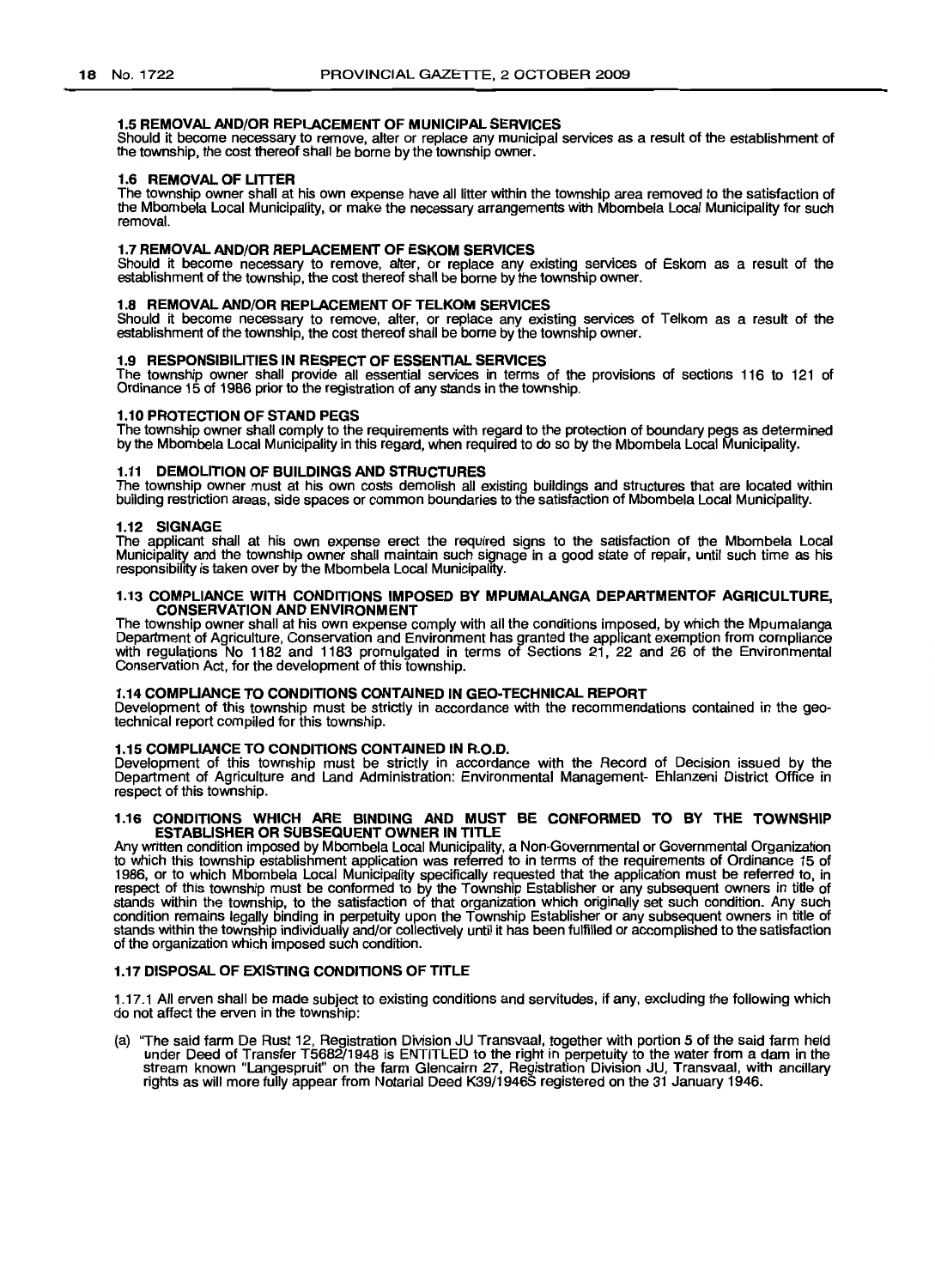- (b) Portion 3 of the farm De Rust 12, Registration Division JU, Transvaal is ENTITLED to a water furrow over certain portion 5 of the said farm De Rust, Registration Division JU, Transvaal, measuring 289,3263 hectares, transferred under Deed of Transfer T5682/1948 marked ''waterturrow'' on diagram SG No 5964/44 annexed to the said Deed of Transfer T5682/1948 and entitled to a perpetual servitude of right to one-half of all water which flows along this waterturrow.
- (c) Portion 3 of the said farm De Rust Registration Division JU Transvaal, held under Deed of Transfer T5681/1948 dated the 23' February 1948 is ENTILTLED to a servitude of aqueduct over portion 76 (a portion of Portion 2) of the farm held under Deed of Transfer T32517/1954 in respect of any water to which the owner of the said portion 3 may become entitled to by virtue of any furrow or other waterworks leading from the Sabie River or from any other source along route to be mutually agreed upon between the parties.
- (d) Portion 3 of the said farm De Rust Registration Division JU Transvaal, held under Deed of Transfer T5681/1948 is ENTILTLED to a servitude of Aqueduct over portion 8 (a portion of Portion 2) of the aforesaid farm held under Deed of Transfer T3072/1955 in respect of any water to which the owner of the said portion 3 may become entitled to by virtue of any furrow or other waterworks leading from the Sabie River or from any other source along route to be mutually agreed upon between the parties."
- 1.17.2 Including the following servitude which only affects Ert 1501 in the township:
- (a) By Notarial Deed No K189/67S the right the right has been granted to ESCOM to convey electricity over the property held under together with ancillary rights and subject to conditions as will more fully appear on reference to the said Notarial Deed the centre line of which Electric Power Line Servitude is indicated by the figure abc on diagram SG No 2674/2002 annexed to Deed of Transfer 13626/1977.

### 2. CONDITIONS OF TITLE

#### THE ERVEN MENTIONED BELOW SHALL BE SUBJECT TO THE FOLLOWING CONDITIONS AS LAID DOWN BY THE MBOMBELA LOCAL MUNICIPALITY IN TERMS OF THE PROVISIONS OF THE TOWN PLANNING AND TOWNSHIPS ORDINANCE, 1986 (ORDINANCE 15 OF 1986)

### 2.1 CONDITIONS APPLICABLE TO ALL ERVEN

- 2.1.1 The ert is subject to a servitude 2m wide in favour of the Mbombela Local Municipality, for sewerage and other municipal purposes along any two boundaries other than a street boundary and in the case of a panhandle ert, an additional servitude for municipal purposes 2m wide across the access portion of the ert, if and when required by the Mbombela Local Municipality: Provided that the Mbombela Local Municipality may dispense with any such servitude.
- 2.1.2 No building or other structure shall be erected within the aforesaid servitude area and no large rooted trees shall be planted within the area of such servitude or within 2m thereof.
- 2.1.3 The Mbombela Local Municipality shall be entitled to deposit temporarily on the land adjoining the aforesaid servitude area such material as may be excavated by it during the course of construction, maintenance or removal of such sewerage mains and other works as it, to its discretion may deem necessary and shall further be entitled to reasonable access to the said land for the aforesaid purpose subject to any damage done during the process of the construction, maintenance or removal of such sewerage mains and other works being made by the Mbombela Local Municipality.
- 2.1.4 The ert is situated in an area that has soil conditions that could detrimentally effect buildings and structures and be the cause of damage. Building plans which are submitted to the Mbombela Local Municipality for approval must contain remedial actions which are in accordance with the recommendations contained in the geo-technical report that was compiled for the township so as to eliminate possible damage to buildings and structures as a result of the unfavourable soil conditions, unless proof can be submitted to the Mbombela Local Municipality that such remedial actions are unnecessary or the same result could be achieved in a more effective manner.

#### 3. CONDITIONS OF TITLE

#### THE ERVEN MENTIONED BELOW SHALL BE SUBJECT TO THE FOLLOWING CONDITIONS AS LAID DOWN BY THE MBOMBELA LOCAL MUNICIPALITY IN TERMS OF THE PROVISIONS OF THE TOWN PLANNING AND TOWNSHIPS ORDINANCE, 1986 (ORDINANCE 15 OF 1986)

# 3.1 CONDITIONS APPLICABLE TO ALL ERVEN

3.1.1 The ert is SUbject to a servitude 2m wide in favour of the Mbombela Local Municipality, for sewerage and other municipal purposes along any two boundaries other than a street boundary and in the case of a panhandle erf, an additional servitude for municipal purposes 2m wide across the access portion of the ert, if and when required by the Mbombela Local Municipality: Provided that the Mbombela Local Municipality may dispense with any such servitude.